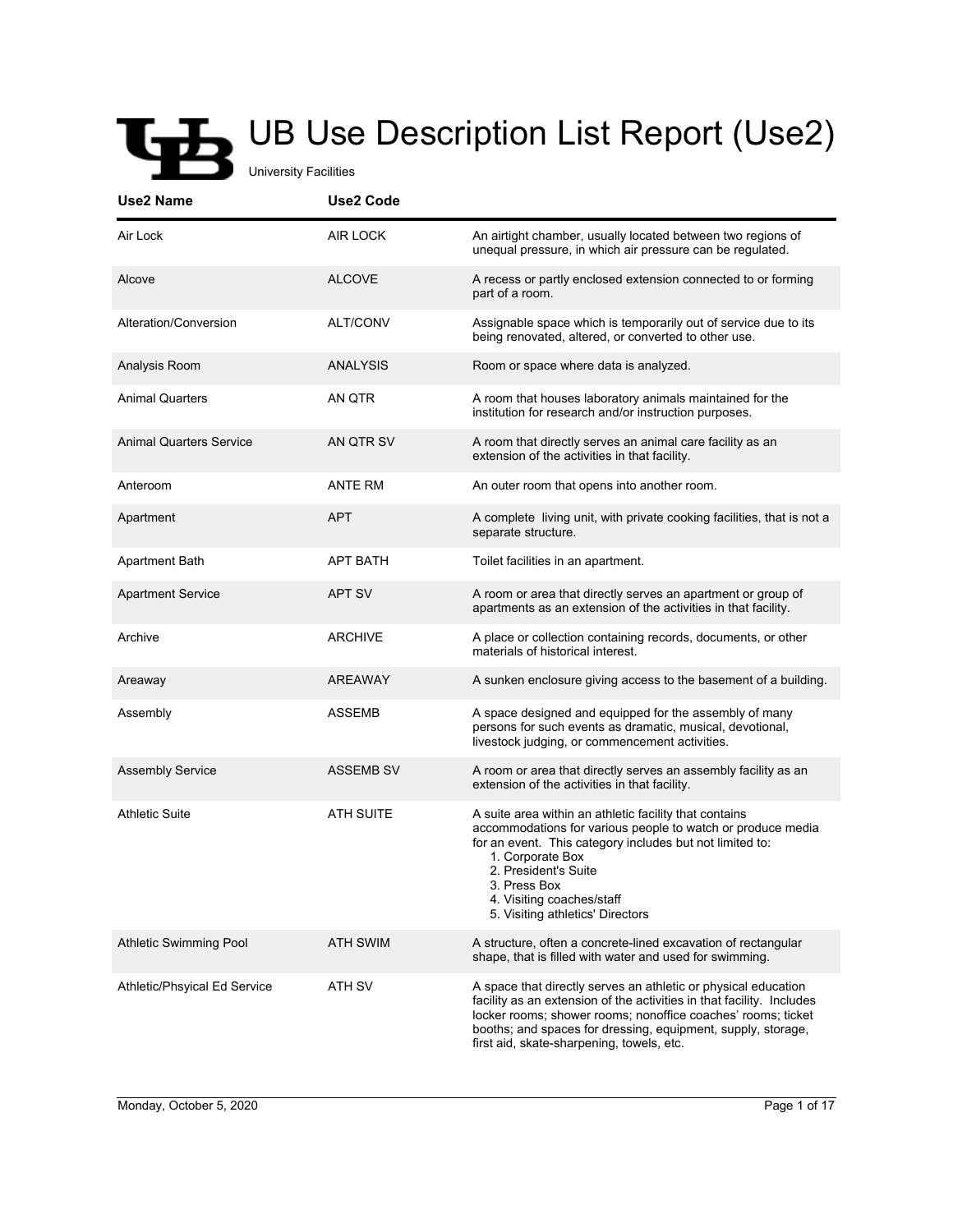| <b>Use2 Name</b>           | <b>Use2 Code</b> |                                                                                                                                                                                                                                                                                                                                                                                                                                                                                                                                              |
|----------------------------|------------------|----------------------------------------------------------------------------------------------------------------------------------------------------------------------------------------------------------------------------------------------------------------------------------------------------------------------------------------------------------------------------------------------------------------------------------------------------------------------------------------------------------------------------------------------|
| Athletic/Physical Ed       | ATH PE           | A room or area used by students, staff or the public for athletic or<br>physical education activities. This category includes but not<br>limited to:<br>1. Equipment Issue Room<br>2. Gym<br>3. Fitness Center<br>4. Sauna<br>5. Steam Room<br>6. Weight Room<br>7. Wrestling Room                                                                                                                                                                                                                                                           |
| Audio-Visual Room          | AV ROOM          | Of or relating to materials, such as films and tape recordings,<br>that present information in audible and pictorial form: a<br>corporation's audio-visual department production facility. This<br>category includes but not limited to:<br>1. Projection Booth                                                                                                                                                                                                                                                                              |
| <b>Auto Teller Machine</b> | <b>ATM</b>       | An unattended electronic machine in a public place, connected<br>to a data system and related equipment and activated by a bank<br>customer to obtain cash withdrawals and other banking services.<br>Also called automatic teller machine, cash machine, money<br>machine.                                                                                                                                                                                                                                                                  |
| Autoclave                  | <b>AUTOCLAVE</b> | A strong, pressurized, airtight steel steam-heated vessel, as for<br>laboratory experiments, sterilization, or cooking.<br>1. (Chemistry) a strong sealed vessel used for chemical<br>reactions at high pressure<br>2. (Medicine) (Cookery) an apparatus for sterilizing objects (esp<br>surgical instruments) or for cooking by means of steam under<br>pressure<br>3. (Engineering / Civil Engineering) Civil engineering a vessel in<br>which freshly cast concrete or sand-lime bricks are cured very<br>rapidly in high-pressure steam. |
| Bathroom                   | <b>BATH</b>      | A room equipped with facilities for taking a bath or shower and<br>usually also containing a sink and toilet used by the people or<br>community.                                                                                                                                                                                                                                                                                                                                                                                             |
| <b>Bathroom All Gender</b> | <b>BATH A</b>    | A room equipped with facilities for taking a bath or shower and<br>usually also containing a sink and toilet used by the people or<br>community.                                                                                                                                                                                                                                                                                                                                                                                             |
| <b>Bathroom Men</b>        | <b>BATH M</b>    | A room equipped with facilities for taking a bath or shower and<br>usually also containing a sink and toilet used by the people or<br>community for use only by men.                                                                                                                                                                                                                                                                                                                                                                         |
| <b>Bathroom Private</b>    | <b>BATH P</b>    | A room equipped with facilities for taking a bath or shower and<br>usually also containing a sink and toilet intended for one's<br>exclusive use (not for the general public).                                                                                                                                                                                                                                                                                                                                                               |
| <b>Bathroom Women</b>      | <b>BATH W</b>    | A room equipped with facilities for taking a bath or shower and<br>usually also containing a sink and toilet used by the people or<br>community for use only by women.                                                                                                                                                                                                                                                                                                                                                                       |
| <b>Break Room</b>          | <b>BREAK</b>     | A room in a workplace that is set aside for employees to use<br>during a break from work, as to relax, socialize, or eat.                                                                                                                                                                                                                                                                                                                                                                                                                    |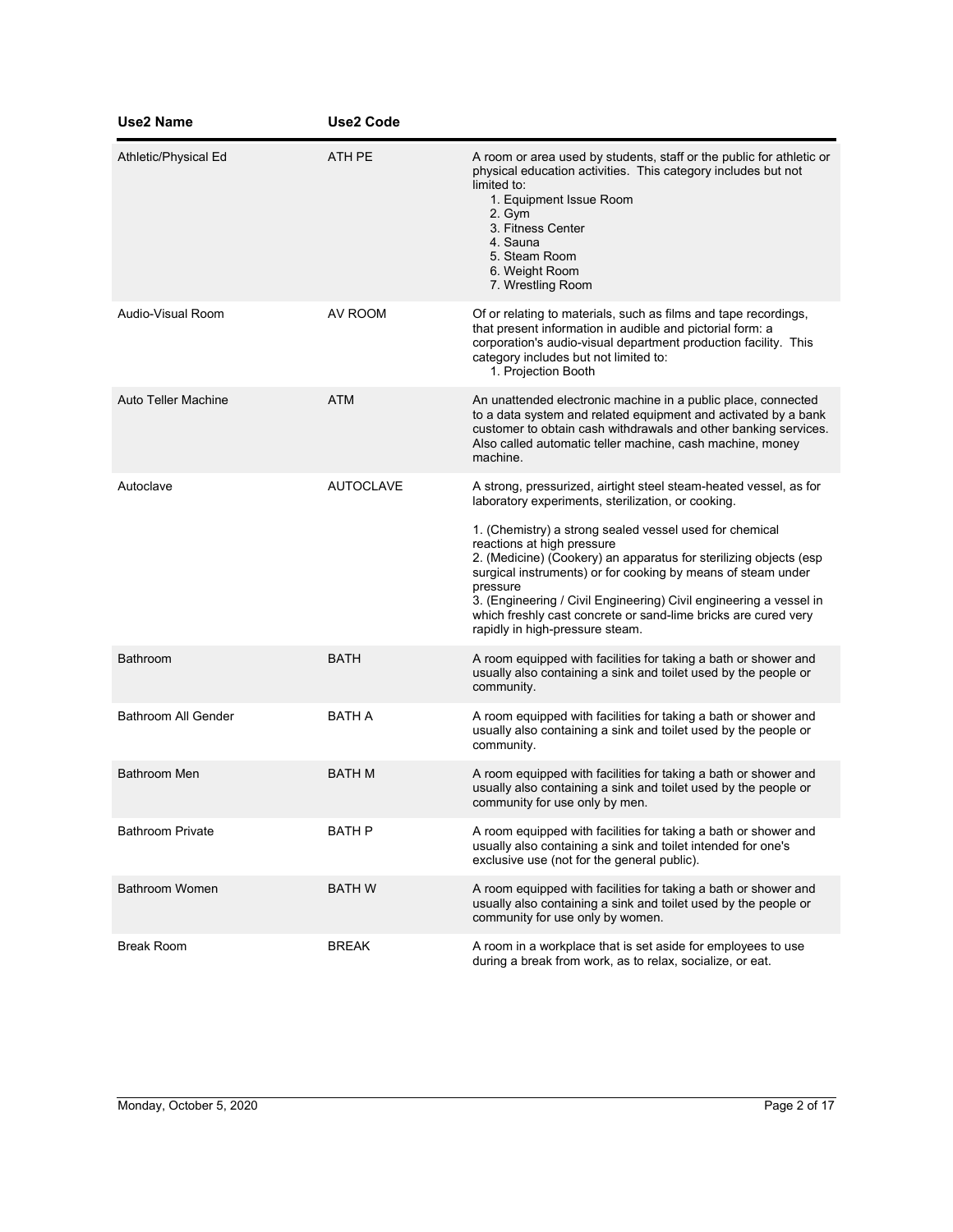| <b>Use2 Name</b>        | <b>Use2 Code</b>  |                                                                                                                                                                                                                                                                                                                                                                                                                                                                                                                                                                                             |
|-------------------------|-------------------|---------------------------------------------------------------------------------------------------------------------------------------------------------------------------------------------------------------------------------------------------------------------------------------------------------------------------------------------------------------------------------------------------------------------------------------------------------------------------------------------------------------------------------------------------------------------------------------------|
| Break-Out Room          | <b>BRK OUT</b>    | A room separated from the larger body of rooms for smaller<br>grouped discussions.                                                                                                                                                                                                                                                                                                                                                                                                                                                                                                          |
|                         |                   | Collaboration/break out: A Small Group                                                                                                                                                                                                                                                                                                                                                                                                                                                                                                                                                      |
|                         |                   | Collaboration Space, or Informal Collaboration Space, supports<br>brainstorming, small unplanned meetings, videoconferencing<br>and project team work. Commonly seating 5-9 people, they are<br>ideally adjacent to areas where students gather to study and<br>learn: outside of lecture halls, in libraries, and in student activity<br>centers. Small Group Collaboration Spaces allow for some level<br>of privacy while still allowing for a safe learning environment. The<br>spaces should be a mix of easily reserved (via an online<br>reservation system) and non-reserve spaces. |
|                         |                   | The space should contain technology appropriate to the task<br>including;                                                                                                                                                                                                                                                                                                                                                                                                                                                                                                                   |
|                         |                   | - flat screen display<br>- input cables or BYOD wireless display transmission<br>- switching to allow multiple student devices to be connected<br>- program audio and video                                                                                                                                                                                                                                                                                                                                                                                                                 |
|                         |                   | Physical features should include;                                                                                                                                                                                                                                                                                                                                                                                                                                                                                                                                                           |
|                         |                   | -adequate power<br>- Wi-Fi<br>- erasable writing surfaces<br>- comfortable and durable seating<br>- large work surfaces                                                                                                                                                                                                                                                                                                                                                                                                                                                                     |
| Bridge/Tunnel/Walkway   | <b>BRG TNL WK</b> | A covered and walled structure connecting passageways for<br>people to pass over or under the ground to gain access to<br>another facility.                                                                                                                                                                                                                                                                                                                                                                                                                                                 |
| Cage Wash               | <b>CAGE WASH</b>  | A room for washing structures for confining animals, enclosed on<br>at least one side by a grating of wires or bars that lets in air and<br>light.                                                                                                                                                                                                                                                                                                                                                                                                                                          |
| Carrel                  | CARREL            | A partially partitioned nook in or near the stacks in a library, used<br>for private study.                                                                                                                                                                                                                                                                                                                                                                                                                                                                                                 |
| Cataloguing             | <b>CATALOG</b>    | To classify (a book or publication, for example) according to a<br>categorical system.                                                                                                                                                                                                                                                                                                                                                                                                                                                                                                      |
| Catwalk                 | <b>CATWALK</b>    | Runway or catwalk describes a narrow walkway, especially one<br>high above the surrounding area, used to provide access or<br>allow movement.                                                                                                                                                                                                                                                                                                                                                                                                                                               |
| <b>Circulation Desk</b> | <b>CIRC DESK</b>  | An area for the dissemination of printed material, especially<br>copies of newspapers or magazines, among readers.                                                                                                                                                                                                                                                                                                                                                                                                                                                                          |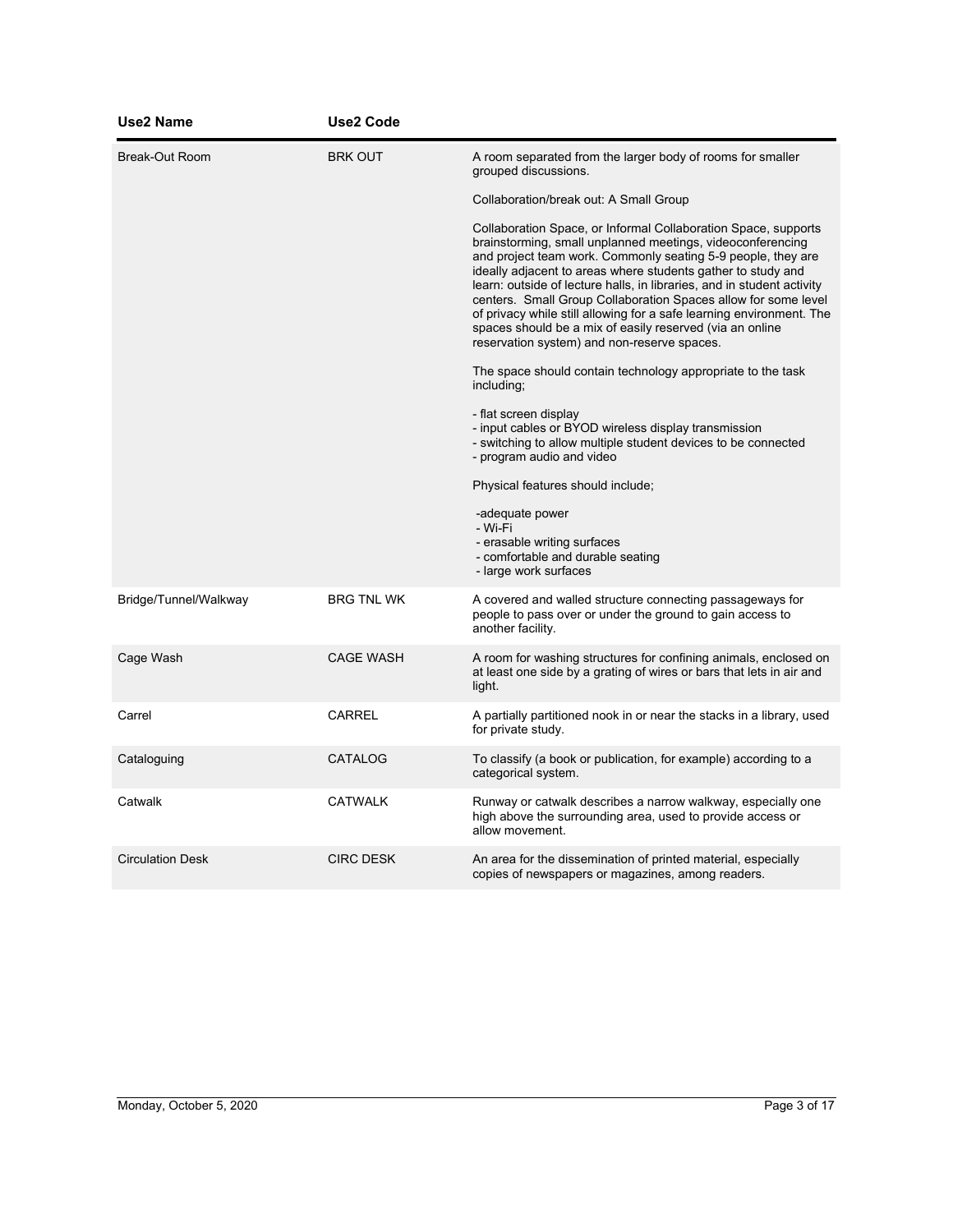| <b>Use2 Name</b>          | <b>Use2 Code</b> |                                                                                                                                                                                                                                                                                                                                                                                                                                                                                                                                                                                                                                                                                                                                                                                                                                         |
|---------------------------|------------------|-----------------------------------------------------------------------------------------------------------------------------------------------------------------------------------------------------------------------------------------------------------------------------------------------------------------------------------------------------------------------------------------------------------------------------------------------------------------------------------------------------------------------------------------------------------------------------------------------------------------------------------------------------------------------------------------------------------------------------------------------------------------------------------------------------------------------------------------|
| Classroom                 | <b>CLASS</b>     | A room or space used primarily for instruction classes and that is<br>not tied to a specific subject or discipline by equipment in the<br>room or the configuration of the space. Includes rooms or<br>spaces generally used for scheduled instruction that require no<br>special, restrictive equipment or configuration. A classroom may<br>be equipped with tablet armchairs (fixed to the floor, joined in<br>groups, or flexible in arrangement), or similar types of seating.<br>These spaces may contain multimedia or telecommunications<br>equipment. A classroom may be furnished with special<br>equipment (e.g., globes, pianos, maps, computers, network<br>connections) appropriate to a specific area of study, if this<br>equipment does not render the space unsuitable for use by<br>classes in other areas of study. |
| <b>Classroom Service</b>  | <b>CLASS SV</b>  | A room that directly serves a room or place especially in a<br>educational facility in which classes are conducted.                                                                                                                                                                                                                                                                                                                                                                                                                                                                                                                                                                                                                                                                                                                     |
| Clean Room                | <b>CLEAN RM</b>  | A room that is maintained virtually free of contaminants, such as<br>dust or bacteria, used in laboratory work and in the production of<br>precision parts for electronic or aerospace equipment. Also<br>called white room.                                                                                                                                                                                                                                                                                                                                                                                                                                                                                                                                                                                                            |
| Cold Room                 | <b>COLD RM</b>   | A refrigerated room of an unsophisticated design, not to be<br>confused with an environmental chamber which has more<br>sophisticated thermostatic controls.                                                                                                                                                                                                                                                                                                                                                                                                                                                                                                                                                                                                                                                                            |
| <b>Collaboration Area</b> | <b>COLLAB</b>    | Collaboration/break out: A Small Group                                                                                                                                                                                                                                                                                                                                                                                                                                                                                                                                                                                                                                                                                                                                                                                                  |
|                           |                  | Collaboration Space, or Informal Collaboration Space, supports<br>brainstorming, small unplanned meetings, videoconferencing<br>and project team work. Commonly seating 5-9 people, they are<br>ideally adjacent to areas where students gather to study and<br>learn: outside of lecture halls, in libraries, and in student activity<br>centers. Small Group Collaboration Spaces allow for some level<br>of privacy while still allowing for a safe learning environment. The<br>spaces should be a mix of easily reserved (via an online<br>reservation system) and non-reserve spaces.                                                                                                                                                                                                                                             |
|                           |                  | The space should contain technology appropriate to the task<br>including;                                                                                                                                                                                                                                                                                                                                                                                                                                                                                                                                                                                                                                                                                                                                                               |
|                           |                  | - flat screen display<br>- input cables or BYOD wireless display transmission<br>- switching to allow multiple student devices to be connected<br>- program audio and video                                                                                                                                                                                                                                                                                                                                                                                                                                                                                                                                                                                                                                                             |
|                           |                  | Physical features should include;                                                                                                                                                                                                                                                                                                                                                                                                                                                                                                                                                                                                                                                                                                                                                                                                       |
|                           |                  | -adequate power<br>- Wi-Fi<br>- erasable writing surfaces<br>- comfortable and durable seating<br>- large work surfaces                                                                                                                                                                                                                                                                                                                                                                                                                                                                                                                                                                                                                                                                                                                 |
| Collections               | <b>COLLECT</b>   | A group of objects or works to be seen, studied, or kept together.                                                                                                                                                                                                                                                                                                                                                                                                                                                                                                                                                                                                                                                                                                                                                                      |
| Concession                | CONC             | A structure from which food items are sold during an athletic or<br>entertainment event.                                                                                                                                                                                                                                                                                                                                                                                                                                                                                                                                                                                                                                                                                                                                                |
| Conference Room           | <b>CONF</b>      | A place to meet primarily for consultation or discussion used by a<br>specific organizational unit or office area.                                                                                                                                                                                                                                                                                                                                                                                                                                                                                                                                                                                                                                                                                                                      |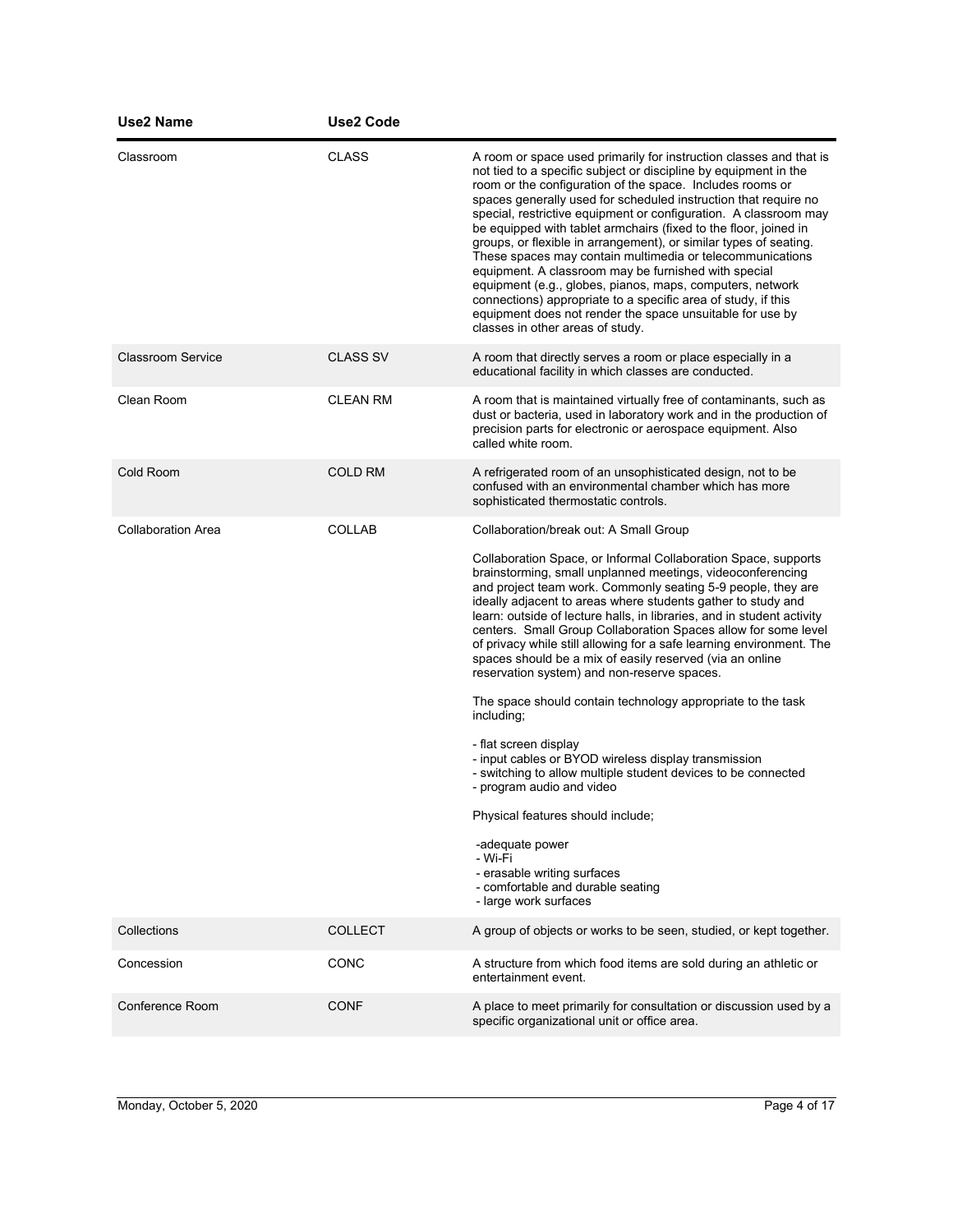| <b>Use2 Name</b>             | <b>Use2 Code</b>  |                                                                                                                                                                                                                                                                                                                                                       |
|------------------------------|-------------------|-------------------------------------------------------------------------------------------------------------------------------------------------------------------------------------------------------------------------------------------------------------------------------------------------------------------------------------------------------|
| Conference/Seminar/Classroom | CONF S/C          | A room primarily used as a conference room but may also be<br>used where a small group of students in a college or graduate<br>school engaged in original research or intensive study under the<br>guidance of a professor who meets regularly with them to<br>discuss their reports and findings.                                                    |
| <b>Control Room</b>          | <b>CONTROL RM</b> | A room housing control equipment.                                                                                                                                                                                                                                                                                                                     |
| Cooler/Freezer               | COOL FRZ          | A thermally insulated compartment, cabinet, or room in which a<br>subfreezing temperature is maintained for the rapid freezing and<br>storing of items mostly found in Labs or Research areas.<br>Note: Does not include Coolers/Freezers for food storage (see<br>Food Service Area)                                                                 |
| Copy/File/Mail Room          | <b>CFM ROOM</b>   | A room where any or all are present - a photocopy machine, file<br>cabinets or mail boxes.                                                                                                                                                                                                                                                            |
| Corridor-Internal            | <b>CORR INT</b>   | Imbedded circulation areas within larger rooms or corridors that<br>are under the control of an entity that provide circulation of<br>people from place to place.                                                                                                                                                                                     |
| Corridor-Public              | <b>CORR</b>       | Serves as a primary way to move from one space to another in a<br>building or in or out of the building itself of a public nature and<br>not assigned to any given entity.                                                                                                                                                                            |
| Counsel/Consultation Room    | <b>COUNSEL</b>    | A room used to exchange opinions, ideas, and the counseling of<br>people.                                                                                                                                                                                                                                                                             |
| Critique Room                | <b>CRITIQ RM</b>  | A critical discussion of a specified topic.                                                                                                                                                                                                                                                                                                           |
| <b>Custodial Space</b>       | <b>CUSTOD</b>     | A generic or miscellaneous area for people that have charge of<br>buildings or grounds or animals.                                                                                                                                                                                                                                                    |
| Darkroom                     | <b>DARK RM</b>    | Depending on the field of study this can be either a room in<br>which photographic materials are viewed or processed, either in<br>complete darkness or with a safelight or for use in a<br>research/laboratory setting.                                                                                                                              |
| Data Collection              | <b>DATA COL</b>   | An area where a collection of facts from which conclusions may<br>be drawn from the act of gathering something together.                                                                                                                                                                                                                              |
| Day Care                     | <b>DAY CARE</b>   | A place where adults provide childcare during the day while<br>parents work                                                                                                                                                                                                                                                                           |
| Debriefing Room              | <b>DEBRIEF</b>    | A room used to officially question (someone) about a job that has<br>been done or about an experience.                                                                                                                                                                                                                                                |
| Diagnostic Room              | <b>DIAGNOS RM</b> | Room where medical staff use specialized equipment (such as<br>an x-ray machine) to diagnose a patient's medical condition or to<br>conduct experiments. This category includes but not limited to:<br>1. Audio-Testing Room<br>2. Experimental Room<br>3. Radiation Imaging Facility<br>4. Testing Room (for a medical nature only)<br>5. X-Ray Room |
| Dispensary                   | <b>DISPENSAR</b>  | An office in a hospital, school, or other institution from which<br>medical supplies, preparations, and treatments are dispensed.                                                                                                                                                                                                                     |
| Dorm Bathroom                | <b>DORM BATH</b>  | Bathroom facility located in a dorm room or within a dorm suite<br>that is not accessible by the general public. Usually contains a<br>sink and a toilet but may also include shower facilities.                                                                                                                                                      |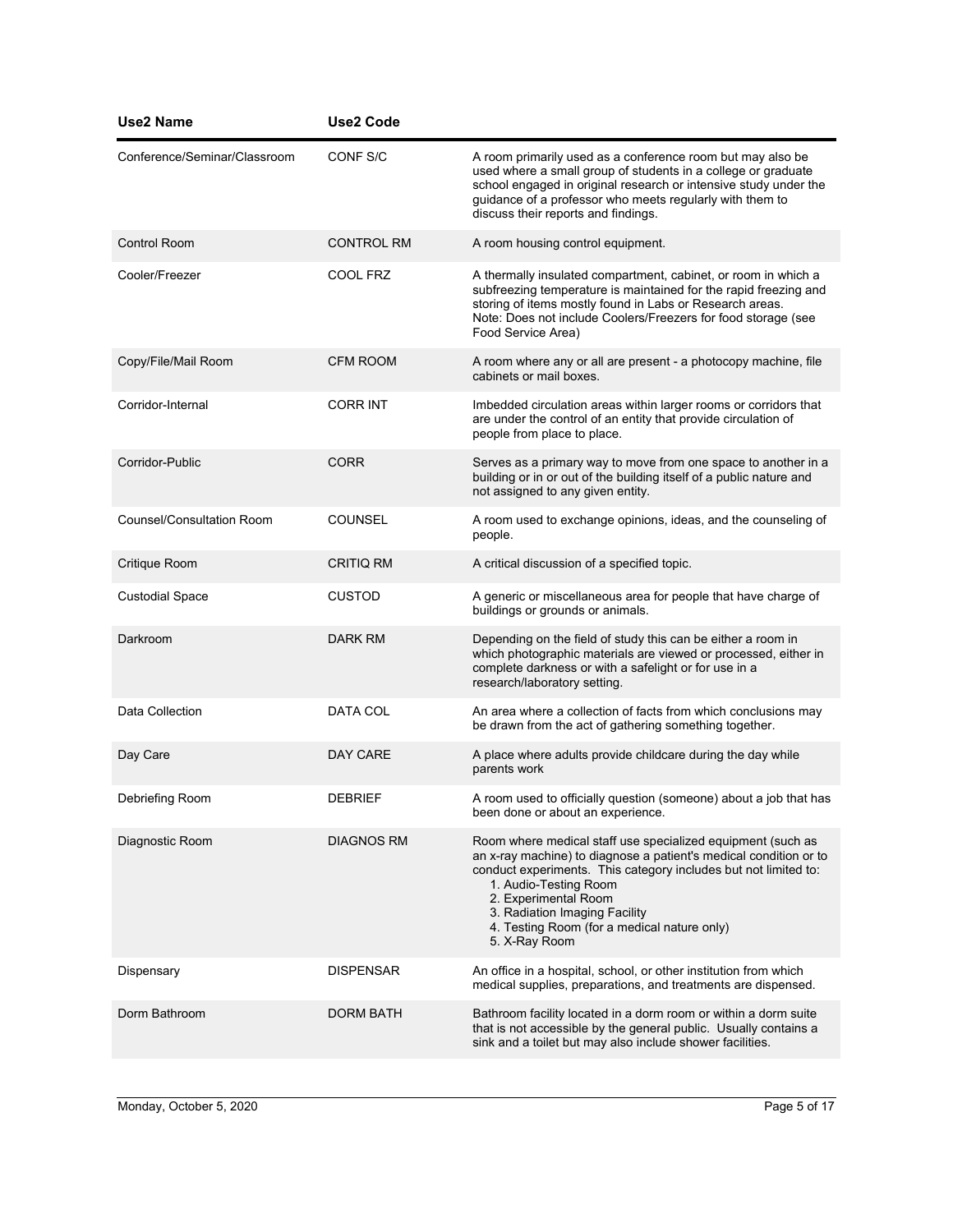| <b>Use2 Name</b>                  | <b>Use2 Code</b>  |                                                                                                                                                                                                                                                                                                                                                                           |
|-----------------------------------|-------------------|---------------------------------------------------------------------------------------------------------------------------------------------------------------------------------------------------------------------------------------------------------------------------------------------------------------------------------------------------------------------------|
| Dorm Lounge                       | <b>DORM LNG</b>   | A room for relaxing and entertaining in the dormitory areas.                                                                                                                                                                                                                                                                                                              |
| Dorm Room                         | <b>DORM</b>       | A large sleeping room containing one or several beds.                                                                                                                                                                                                                                                                                                                     |
| Dorm Service                      | DORM SV           | An area to make fit for use; adjust, repair, or maintain in a<br>college or university building containing living quarters for<br>students.                                                                                                                                                                                                                               |
| Elevator                          | <b>ELEV</b>       | A platform or an enclosure raised and lowered in a vertical shaft<br>to transport people or freight.                                                                                                                                                                                                                                                                      |
| Elevator-Dumbwaiter               | ELEV <sub>D</sub> | Service elevator for labs, kitchens, etc.                                                                                                                                                                                                                                                                                                                                 |
| Elevator-Freight                  | <b>ELEVF</b>      | A platform or an enclosure raised and lowered in a vertical shaft<br>to transport people or commercial goods.                                                                                                                                                                                                                                                             |
| <b>Environmental Chamber</b>      | <b>ENV CHAMB</b>  | An enclosed space or compartment relating to or being<br>concerned with the ecological impact of altering the environment.                                                                                                                                                                                                                                                |
| <b>Equipment Room</b>             | <b>EQUIP RM</b>   | A room that usually serves the floor and/or the entire building<br>that is used to house the implements of specific items in an<br>operation or activity that could be common or grouped<br>instrumentally.                                                                                                                                                               |
| <b>Examination/Treatment Room</b> | <b>EXAM/TREAT</b> | A room used for the act or process of inspecting, testing and<br>treating a patient human or animal medically or surgically.                                                                                                                                                                                                                                              |
|                                   |                   | A room with a bed, stretcher, or examination table and capability<br>for periodic monitoring (eg., measurement of blood pressure or<br>pulse oximetry) in which procedures that do not require a<br>specialized suite can be performed (eg., pelvic examination,<br>blood transfusion).<br>This category includes but not limited to: Clinical Room or<br>Patient Bedroom |
|                                   |                   | A room used for the administration or application of remedies to<br>a patient or for a disease or injury; medicinal or surgical<br>management; therapy. A 'treatment' room is one that is<br>designed for actually cutting into, or otherwise providing physical<br>treatment of a patient. This category includes but not limited to:<br>Operatory or Surgery Room       |
| <b>Exhibition</b>                 | <b>EXHIB</b>      | A room or area used for exhibition of materials, works of art,<br>artifacts, etc., and intended for general use by faculty, students,<br>staff, and the public.                                                                                                                                                                                                           |
| <b>Exhibition Service</b>         | <b>EXHIB SV</b>   | A space that directly serves an exhibition facility as an extension<br>of the activities in that facility.                                                                                                                                                                                                                                                                |
| <b>Exterior Space</b>             | <b>EXT SPACE</b>  | A space outside of the building but within the building envelope<br>that is sufficiently enclosed to constitute a space within the<br>building.                                                                                                                                                                                                                           |
| <b>Food Preparation</b>           | <b>FOOD PREP</b>  | A room where nourishment eaten in solid form has been made<br>ready beforehand that may or may not include a serving counter.                                                                                                                                                                                                                                             |
| <b>Food Satellite Facility</b>    | FOOD SAT          | A smaller service for food accompanying a main one and<br>situated nearby.                                                                                                                                                                                                                                                                                                |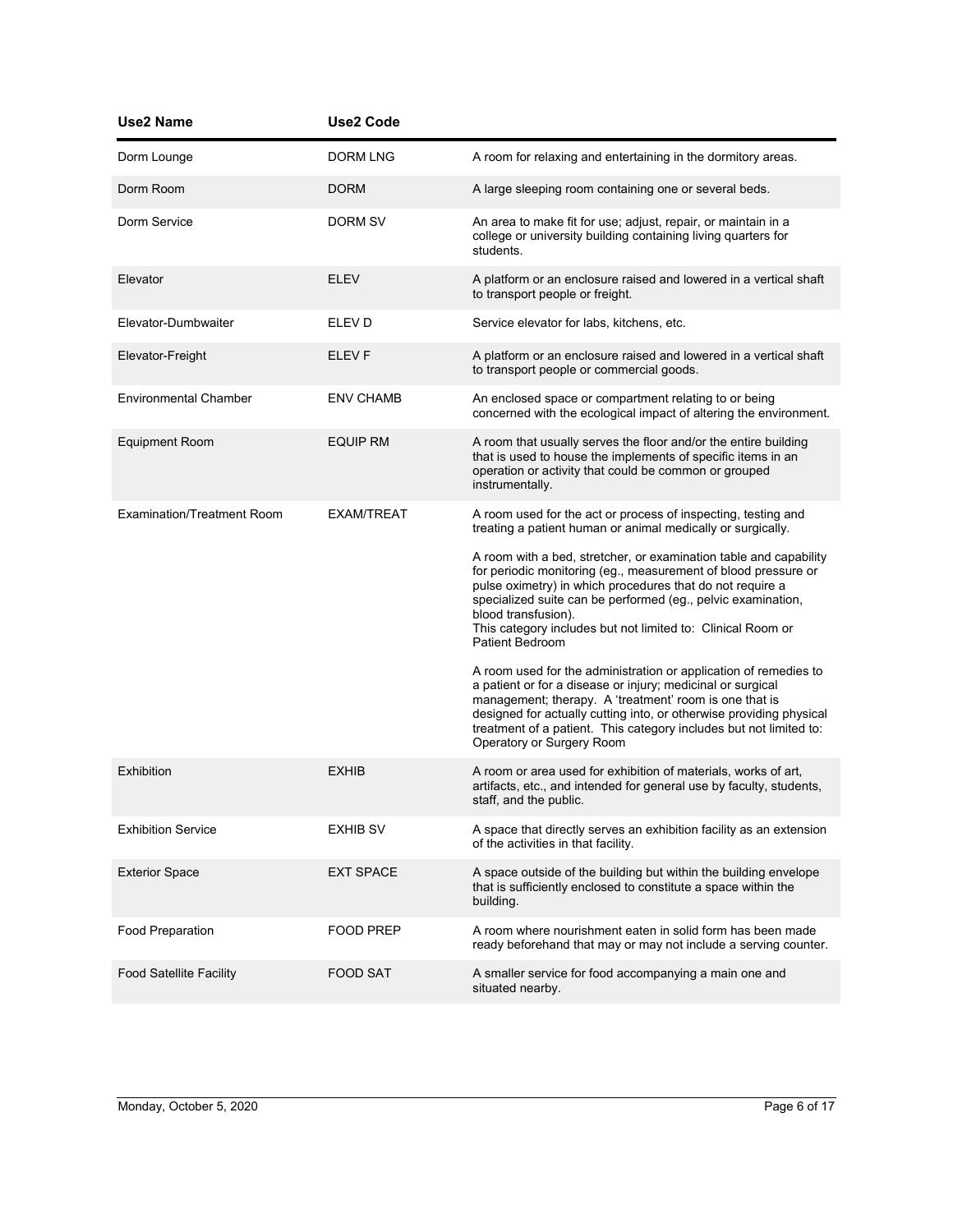| <b>Use2 Name</b>                  | <b>Use2 Code</b>  |                                                                                                                                                                                                                                                                                                   |
|-----------------------------------|-------------------|---------------------------------------------------------------------------------------------------------------------------------------------------------------------------------------------------------------------------------------------------------------------------------------------------|
| Food Service Area                 | <b>FOOD SV</b>    | A room that directly serves a Food Facility as an extension of the<br>activities in such a facility or other facility when food is being<br>prepared or served. This category includes but not limited to:<br>1. Dishwashing Rooms<br>2. Freezers supporting the Food Facility (not for Research) |
| <b>General Building Service</b>   | <b>GEN BLD SV</b> | Serves the maintenance and operation of the building in which<br>the facility is located.                                                                                                                                                                                                         |
| Green Room                        | <b>GREEN RM</b>   | A meeting place of an informal nature.                                                                                                                                                                                                                                                            |
| Greenhouse                        | <b>GREEN HSE</b>  | A structure, primarily of glass, in which temperature and humidity<br>can be controlled for the cultivation or protection of plants.                                                                                                                                                              |
| <b>HC Central Supplies</b>        | <b>HC CEN SUP</b> | A room used centrally to store health care supplies in a health<br>care facility.                                                                                                                                                                                                                 |
| HC Diagnostic Service Lab         | <b>HC DIA</b>     | A space used to provide diagnostic support services to an entire<br>health care facility.                                                                                                                                                                                                         |
| HC Diagnostic Service Lab Serv    | <b>HC DIA SV</b>  | A space that directly serves a diagnostic service laboratory as an<br>extension of the activities in that facility.                                                                                                                                                                               |
| <b>HC Health Care Service</b>     | HC SV             | A space that directly serves a medical facilities as an extension<br>of the activities in that facility.                                                                                                                                                                                          |
| <b>HC Nurse Station</b>           | HC NUR            | A room or area used by nurses or other patient care staff who<br>are supervising or administering health care services.                                                                                                                                                                           |
| <b>HC Nurse Station Service</b>   | <b>HC NUR SV</b>  | A space that directly serves one or more nurse station spaces as<br>an extension of the activities in those spaces.                                                                                                                                                                               |
| <b>HC Patient Bath</b>            | <b>HC BATH</b>    | A room containing patient bath and toilet facilities.                                                                                                                                                                                                                                             |
| <b>HC Patient Bedroom</b>         | HC BED            | A room equipped with one or more beds and used for patient<br>care.                                                                                                                                                                                                                               |
| <b>HC Patient Bedroom Service</b> | <b>HC BED SV</b>  | A room that directly serves one or more patient bedrooms as an<br>extension of the activities in those spaces.                                                                                                                                                                                    |
| <b>HC Public Waiting</b>          | <b>HC PUB WAI</b> | A space used by the public to await admission, treatment, or<br>information within a health care facility.                                                                                                                                                                                        |
| HC Staff On-Call Facility         | HC O-C            | A room or quarters used by health care staff to rest or sleep<br>while on call to assigned duties within a health care facility.                                                                                                                                                                  |
| HC Staff On-Call Facility Serv    | HC O-C Sv         | A space that directly serves as a staff on-call room as an<br>extension of the activities in that facility.                                                                                                                                                                                       |
| <b>HC Surgery Room</b>            | <b>HC SURG</b>    | A room where surgical procedures are performed.                                                                                                                                                                                                                                                   |
| <b>HC Surgery Service</b>         | HC SURG SV        | A space that directly serves a surgery room as an extension of<br>the activities in that facility.                                                                                                                                                                                                |
| House                             | <b>HOUSE</b>      | A complete living unit that is a separate structure.                                                                                                                                                                                                                                              |
| <b>Inactive Space</b>             | <b>INACTIVE</b>   | Any space on a campus which is usable or has potential use but<br>which is not being used, or assigned for use to a department or<br>function and control has reverted to the Provost for disposition.                                                                                            |
| <b>Incinerator Room</b>           | <b>INCIN RM</b>   | A room that houses a furnace for incinerating (especially to<br>dispose of refuse).                                                                                                                                                                                                               |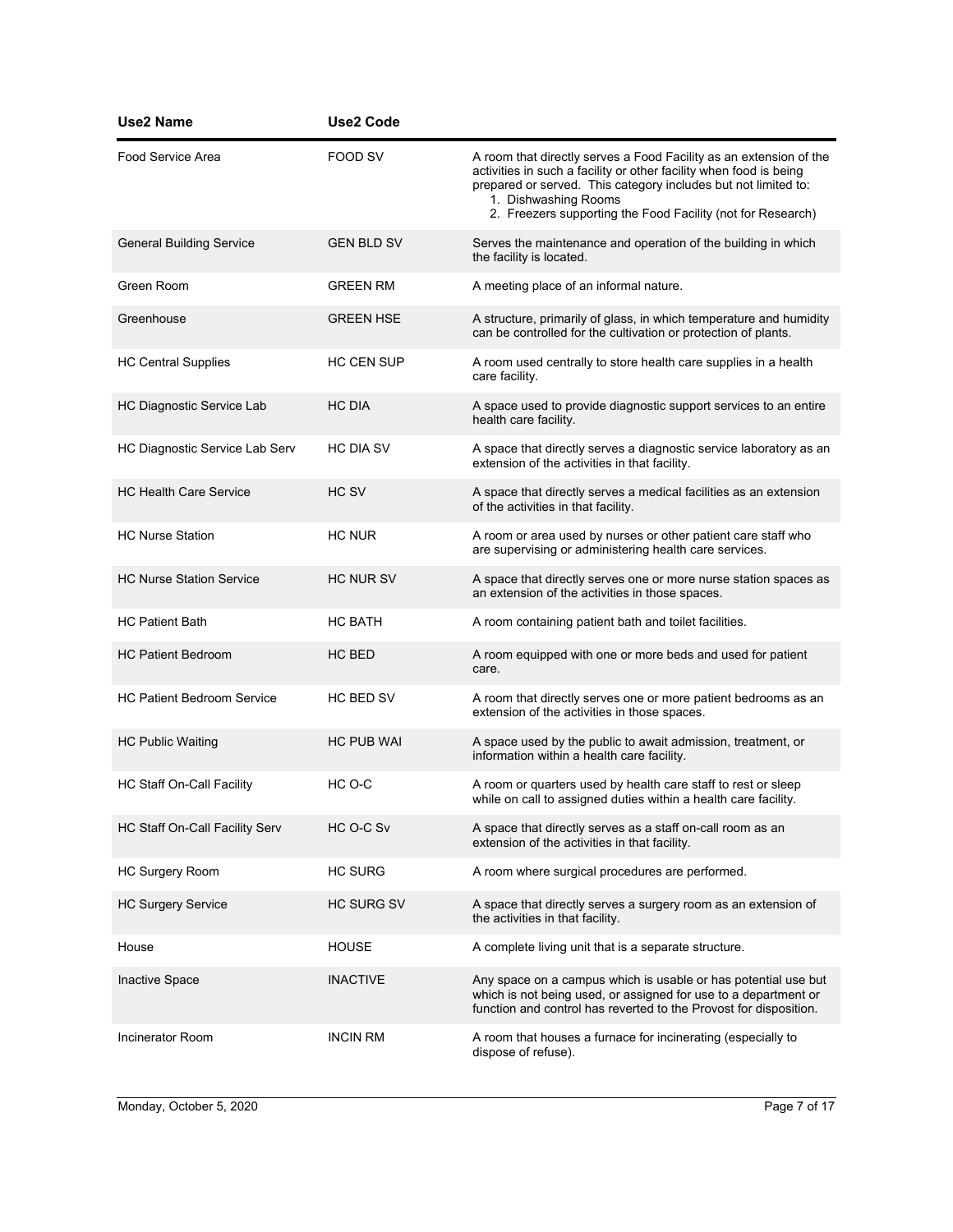| <b>Use2 Name</b>     | <b>Use2 Code</b>  |                                                                                                                                                                                                                                                                                                                                                                                                                                         |
|----------------------|-------------------|-----------------------------------------------------------------------------------------------------------------------------------------------------------------------------------------------------------------------------------------------------------------------------------------------------------------------------------------------------------------------------------------------------------------------------------------|
| Instrument Room      | <b>INSTRUMENT</b> | A room where devices are present for recording, measuring.                                                                                                                                                                                                                                                                                                                                                                              |
| Interview Room       | <b>INTERVIEW</b>  | A room that is used for the questioning of a person.                                                                                                                                                                                                                                                                                                                                                                                    |
| Kitchenette          | <b>KITCHENETT</b> | A small kitchen area associated with a departmental unit<br>generally serving a lounge or conference room. May also<br>include a room within dorm buildings servicing students.                                                                                                                                                                                                                                                         |
| Lab                  | LAB               | A room or building equipped for scientific experimentation or<br>research. Use only if a more specific use description is not<br>available.                                                                                                                                                                                                                                                                                             |
| Lab Service          | <b>LAB SV</b>     | A room of generic nature that supports the functions in a lab.<br>Use only if a more specific use description is not available.                                                                                                                                                                                                                                                                                                         |
| Lab-Class            | L CLA             | A room primarily used by REGULARLY SCHEDULED classes<br>that require special-purpose equipment or treatment for student<br>participation, experimentation, observation, or practice in a field<br>of study.                                                                                                                                                                                                                             |
| Lab-Class-Service    | <b>L CLA SV</b>   | A room which directly serves a Class Laboratory as an extension<br>of the activities of the Class Laboratory.                                                                                                                                                                                                                                                                                                                           |
| Lab-Open             | LO                | A laboratory used primarily for individual or group instruction that<br>is informally scheduled, UNSCHEDULED, or open.<br>An open laboratory is designed for or furnished with equipment<br>that serves the needs of a particular discipline or discipline group<br>for individual or group instruction where 1) use of the space is<br>not formally or regularly scheduled, or 2) access is limited to<br>specific groups of students. |
| Lab-Open-Dry         | L O DRY           | A laboratory used primarily for individual or group instruction that<br>is informally scheduled, UNSCHEDULED, or open.<br>An open laboratory is designed for or furnished with equipment<br>that serves the needs of a particular discipline or discipline group<br>for individual or group instruction where 1) use of the space is<br>not formally or regularly scheduled, or 2) access is limited to<br>specific groups of students. |
| Lab-Open-Dry-Service | L O DRY SV        | A room which directly serves a Open Laboratory as an extension<br>of the activities of the Class Laboratory.                                                                                                                                                                                                                                                                                                                            |
| Lab-Open-Practice    | L O PRAC          | A room used for individual student experimentation, observation<br>or practice in a particular field of study but not under the direct<br>supervision of an instructor.<br>Included in this category are music practice rooms or Individual<br>Study Laboratories that do not have programmed instruction,<br>equipment or material for use by students.                                                                                |
| Lab-Open-Service     | L O SV            |                                                                                                                                                                                                                                                                                                                                                                                                                                         |
| Lab-Open-Study       | L O STUDY         | Spaces commonly termed learning labs or computer labs if they<br>are NOT restricted to specific disciplines by contained equipment<br>or software. Study spaces are primarily used by students or staff<br>for learning at their convenience, although access may be<br>restricted by a controlling unit (e.g., departmental study room).                                                                                               |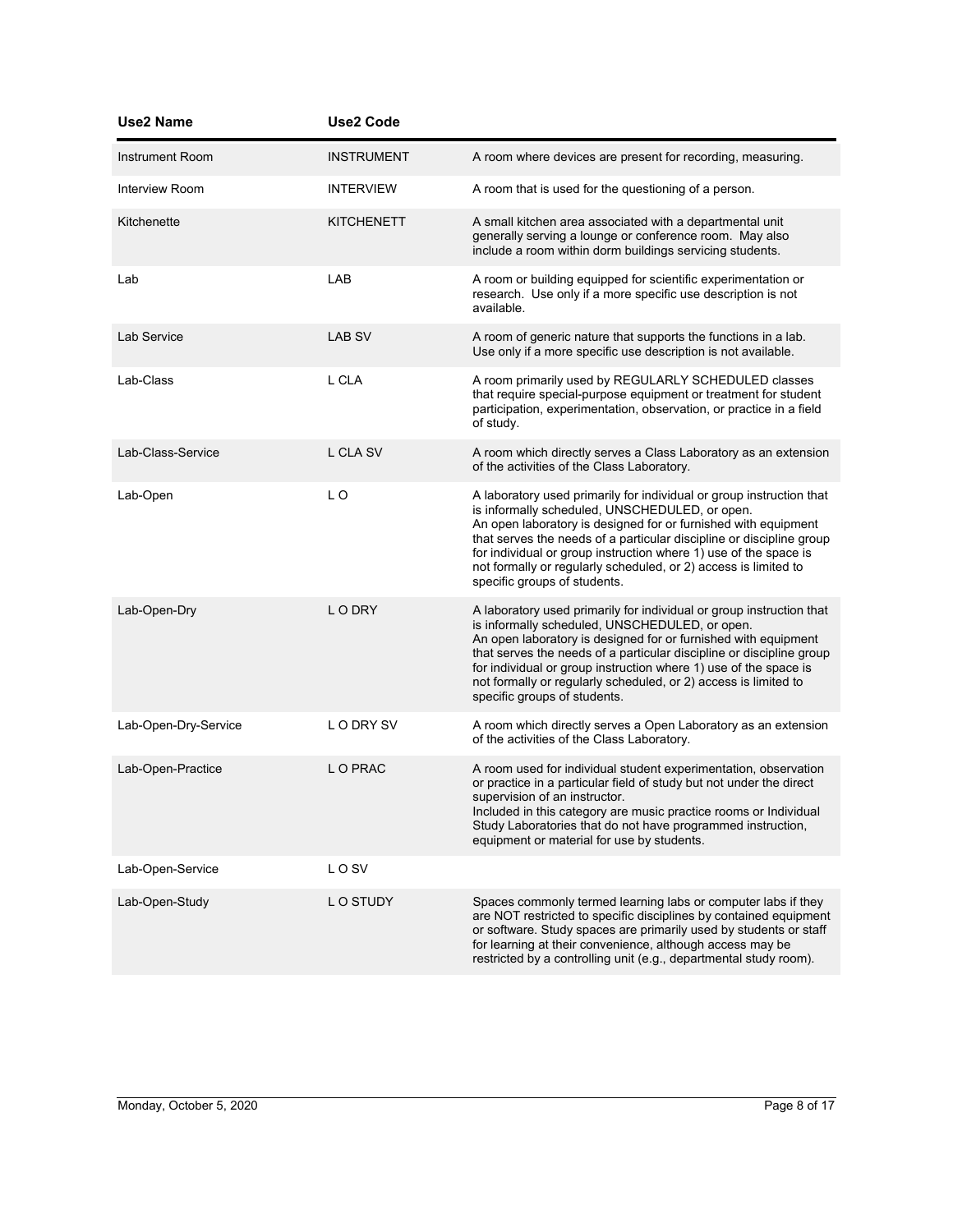| <b>Use2 Name</b>      | <b>Use2 Code</b>  |                                                                                                                                                                                                                                                                                                                                                                                                                                                                                                                                                                                                |
|-----------------------|-------------------|------------------------------------------------------------------------------------------------------------------------------------------------------------------------------------------------------------------------------------------------------------------------------------------------------------------------------------------------------------------------------------------------------------------------------------------------------------------------------------------------------------------------------------------------------------------------------------------------|
| Lab-Open-Wet          | LOW               | A laboratory used primarily for individual or group instruction that<br>is informally scheduled, UNSCHEDULED, or open.<br>An open laboratory is designed for or furnished with equipment<br>that serves the needs of a particular discipline or discipline group<br>for individual or group instruction where 1) use of the space is<br>not formally or regularly scheduled, or 2) access is limited to<br>specific groups of students.                                                                                                                                                        |
| Lab-Open-Wet-Service  | LOW <sub>SV</sub> | A room which directly serves a Open Laboratory as an extension<br>of the activities of the Class Laboratory.                                                                                                                                                                                                                                                                                                                                                                                                                                                                                   |
| Lab-Research          | L RES             | A space used for laboratory experimentation, research, or<br>training in research methods; professional research and<br>observation; or structured creative activity within a specific<br>program or for sponsored research (whether sponsored with<br>federal, state, private, or institutional funds).                                                                                                                                                                                                                                                                                       |
| Lab-Research (Dry)    | L RES D           | A dry laboratory is space that involves work with dry stored<br>materials, electronics, and/or large equipment or instruments<br>with few piped services. Various types of research - nonclass<br>dry labs. Examples: A laboratory where computers or computer<br>generated models are used for analysis. A lab that uses<br>primarily electronic equipment such as a robotics lab. A dry lab<br>could also be a child study/observation laboratory. Typically a dry<br>lab would be in computer science, bioinformatics, some<br>engineering, psychology and social welfare departments, etc. |
| Lab-Research (Wet)    | L RES W           | Wet laboratories are laboratories where chemicals, drugs, or<br>other material or biological matter are tested and analyzed<br>requiring water, direct ventilation, and specialized piped utilities.<br>Typically these labs would be in the chemistry, biology, life<br>sciences departments, etc.                                                                                                                                                                                                                                                                                            |
| Lab-Research Service  | L RES SV          | Definition: A space that directly serves one or more<br>research/nonclass laboratories as an extension of the activities<br>in those spaces.<br>Description: Includes only those spaces that directly serve a<br>research/nonclass laboratory. Included are projection rooms,<br>telecommunications control booths, coat rooms, preparation<br>rooms, closets, material storage, balance rooms, cold rooms,<br>stock rooms, dark rooms, equipment issue rooms, temporary<br>hazardous materials storage areas, and similar facilities, if they<br>serve research/nonclass laboratories.        |
| Lab-Write-up Space    | <b>L WRITE</b>    | A space where a person can write up the details of their<br>experiment.<br>A lab write up is a clear, detailed outline of your experiment. It is<br>used to describe and analyze the procedures followed and data<br>collected. It contains many important elements, such as a<br>hypothesis, materials lists, and raw data, and follows a specific<br>format that your teacher or professor may have you follow.                                                                                                                                                                              |
| <b>Lactation Room</b> | <b>LACTATION</b>  | An American term for a private room where a breastfeeding<br>woman can use a breast pump in private one or more times a<br>day.                                                                                                                                                                                                                                                                                                                                                                                                                                                                |
| Laundry               | LAUNDRY           | A central facility used for cleaning, washing, drying, and ironing<br>linens, uniforms, etc.                                                                                                                                                                                                                                                                                                                                                                                                                                                                                                   |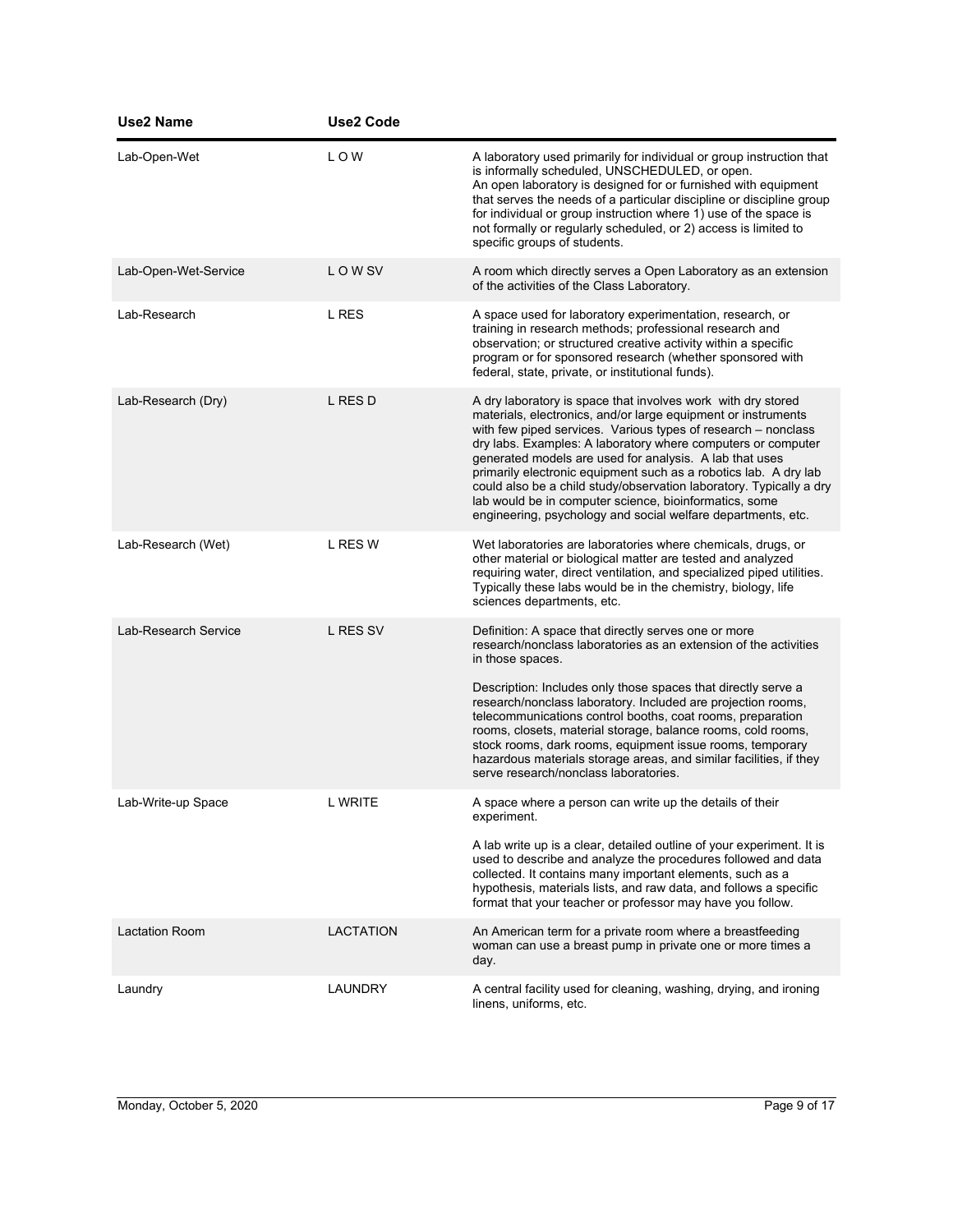| <b>Use2 Name</b>            | <b>Use2 Code</b>  |                                                                                                                                                                                                                                                                                                                                                                                                                                                                                                              |
|-----------------------------|-------------------|--------------------------------------------------------------------------------------------------------------------------------------------------------------------------------------------------------------------------------------------------------------------------------------------------------------------------------------------------------------------------------------------------------------------------------------------------------------------------------------------------------------|
| Learning Landscape          | <b>LEARN</b>      | Learning Landscape (AKA Learning Lounges):                                                                                                                                                                                                                                                                                                                                                                                                                                                                   |
|                             |                   | Learning Landscape is a system of distributed indoor spaces that<br>provides convenient, comfortable places to study and relax<br>before and after class. Located near formal learning spaces,<br>these niche-like refuges vary in size and are found along primary<br>and secondary circulation corridors, allowing students and faculty<br>to take advantage of a variety of settings and technology for<br>collaborative work, individual work, meeting and socializing.<br>Learning Lounges should have; |
|                             |                   | - Comfortable seating                                                                                                                                                                                                                                                                                                                                                                                                                                                                                        |
|                             |                   | - Ample power sources<br>- Robust Wi-Fi coverage                                                                                                                                                                                                                                                                                                                                                                                                                                                             |
| Lecture Hall                | LECT              | A room used for all classes which do not require special purpose<br>equipment for student use. It is distinguished from a classroom<br>by sloped/tiered seating and a seating capacity of 60 or more.<br>Emphasis or weight is placed on the sloped/tiered design of the<br>space when classifying space as a lecture hall.                                                                                                                                                                                  |
| <b>Lecture Hall Service</b> | <b>LECT SV</b>    | A room which directly serves a Lecture Hall as an extension of<br>the activities of the Lecture Hall.                                                                                                                                                                                                                                                                                                                                                                                                        |
| <b>Library Collection</b>   | LIB COLL          | For the shelving of all parts of the campus library collection.                                                                                                                                                                                                                                                                                                                                                                                                                                              |
| Library Computer/Cybrary    | LIB CYB           | Physical computer stations in libraries that is equivalent to library<br>seating.                                                                                                                                                                                                                                                                                                                                                                                                                            |
| <b>Library Service</b>      | LIB SV            | For library staff to process library materials for use in the library<br>including acquisition rooms, cataloging rooms, circulation rooms<br>binding and repair rooms, receiving rooms, workrooms, coat<br>rooms, duplicating rooms, record rooms, preparation rooms, etc.                                                                                                                                                                                                                                   |
| Library/Center Departmental | LIB CTR D         | A specialized division of a large organization in which literary and<br>artistic materials, such as books, periodicals, newspapers,<br>pamphlets, prints, records, and tapes, are kept for reading,<br>reference, or lending.                                                                                                                                                                                                                                                                                |
| Loading Dock                | <b>LOADING DK</b> | A parking bay, partly enclosed by a raised platform, at which<br>trucks are loaded and unloaded                                                                                                                                                                                                                                                                                                                                                                                                              |
| Lobby                       | <b>LOBBY</b>      | A hall, foyer, or waiting room at or near the entrance to a building<br>or a room.                                                                                                                                                                                                                                                                                                                                                                                                                           |
| Locker/Dressing Room        | <b>LOCK/DRESS</b> | A room furnished with or without lockers, as in a gymnasium,<br>school, or workplace, used as a place in which to change clothes<br>and store equipment.                                                                                                                                                                                                                                                                                                                                                     |
| Lounge-Faculty/Staff        | LOUNGE F/S        | For rest and relaxation for Staff and Faculty. The room may or<br>may not contain a kitchenette for the use of a lunch/break room.                                                                                                                                                                                                                                                                                                                                                                           |
| Lounge-Student              | LOUNGE ST         | A public room with seating or recreation where people can wait<br>specifically for the use of students only. This category includes<br>but not limited to:<br>1. Game Room                                                                                                                                                                                                                                                                                                                                   |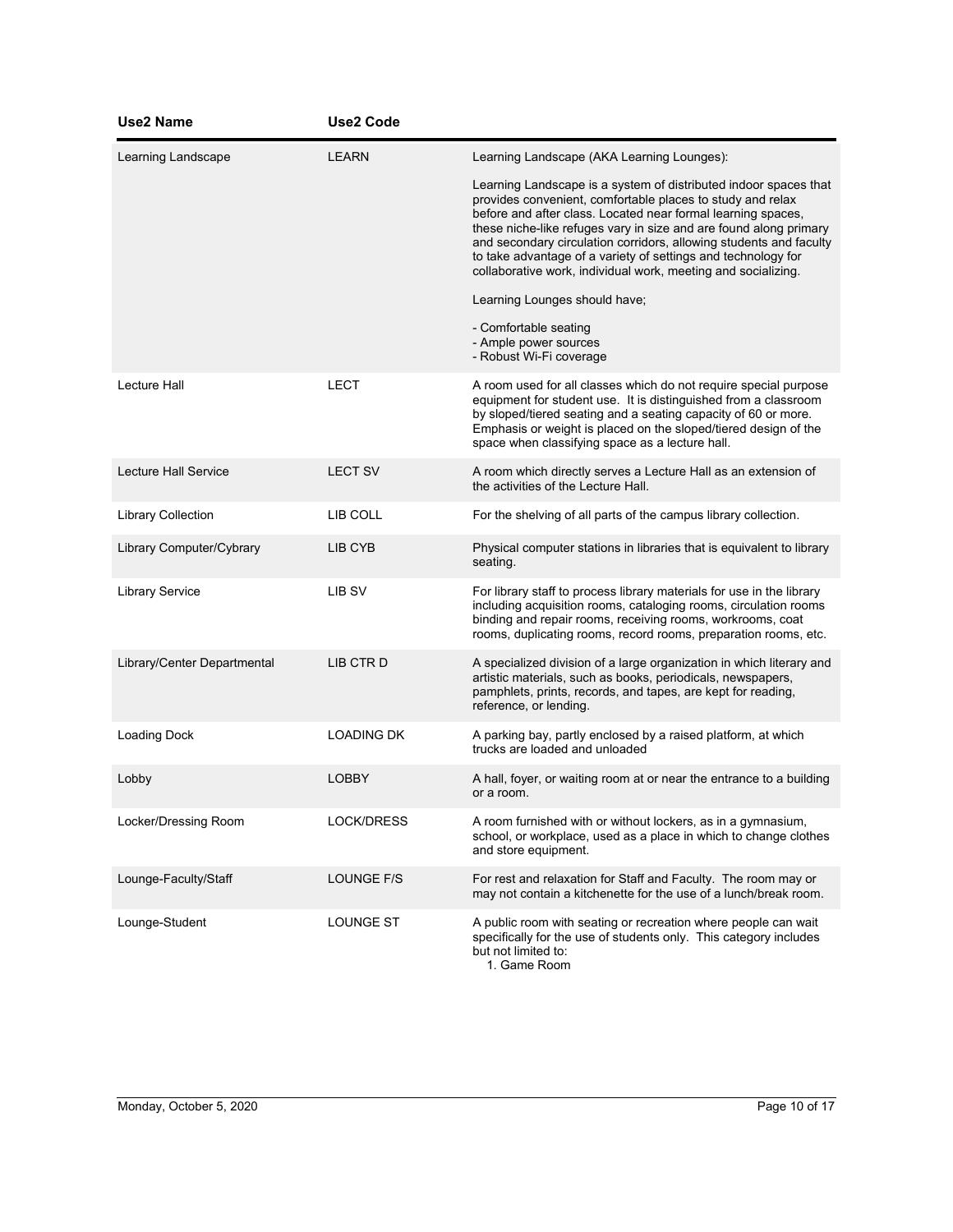| <b>Use2 Name</b>               | <b>Use2 Code</b>  |                                                                                                                                                                                                                                                                                                                                                                                                                                                                   |
|--------------------------------|-------------------|-------------------------------------------------------------------------------------------------------------------------------------------------------------------------------------------------------------------------------------------------------------------------------------------------------------------------------------------------------------------------------------------------------------------------------------------------------------------|
| Machine Room                   | <b>MACHINE RM</b> | A limited-access room in a larger building dedicated to HVAC<br>equipment and other machinery.<br>A dedicated room for computers and related data processing<br>equipment, often having a raised floor, abundant and dedicated<br>air conditioning, and specialized power supply and fire<br>suppression systems.                                                                                                                                                 |
| Maintenance Room               | <b>MAINTEN</b>    | A room used for people to keep the University working in proper<br>condition.                                                                                                                                                                                                                                                                                                                                                                                     |
| Mechanical (Utility) Space     | <b>MECH SPA</b>   | A room where mechanical equipment is located.                                                                                                                                                                                                                                                                                                                                                                                                                     |
| Mechanical Boiler Room         | <b>MECH BOIL</b>  | A room containing equipment in which water is heated and<br>circulated, either as hot water or as steam, for heating or power.<br>This category includes but not limited to:<br>1. Natural gas, propane, oil or electric services (generally high<br>heat).                                                                                                                                                                                                       |
| <b>Mechanical Data Closet</b>  | <b>MECH DATA</b>  | Computer electronic equipment/wiring for the transmission of<br>information.                                                                                                                                                                                                                                                                                                                                                                                      |
| Mechanical Electrical Equip Rm | <b>MECH ELEC</b>  | A room that is used to house an integrated group of materials or<br>devices used for items concerned with electricity. Generally<br>these spaces have a dedicated electric isolation. This category<br>includes but not limited to:<br>1. Power Supply Rooms<br>2. Circuit breakers, panel rooms<br>3. Transformers<br>4. Switchgear<br>Note: A room that is a non-dedicated electrical room or mixed<br>use would be categorized as a Mechanical Equipment Room. |
| Mechanical Elevator Equip Rm   | <b>MECH ELEV</b>  | A room that is used to house an integrated group of materials or<br>devices used for items concerned with the transportation of<br>people or freight.                                                                                                                                                                                                                                                                                                             |
| Mechanical Equip Room          | <b>MECH EQP</b>   | For housing heating, air-conditioning, ventilation, electrical,<br>signal, communications and toilet equipment used to operate the<br>building. This category includes but not limited to:<br>1. Air Handlers, fans, etc.<br>2. General building HVAC and plumbing systems<br>3. Heating and cooling pumps<br>4. Domestic water heaters, pumps and meters<br>5. Air Compressors, vacuum pumps                                                                     |
| <b>Mechanical Fire Systems</b> | <b>MECH FIRE</b>  | A room used to house the equipment necessary for fire<br>protection of a building. This category includes but not limited to:<br>1. Fire suppression systems<br>2. Fire alarm rooms<br>3. Sprinkler rooms<br>4. Fire pump rooms                                                                                                                                                                                                                                   |
| Mechanical Generator Room      | <b>MECH GEN</b>   | A room that houses an apparatus that generates vapor or gas.<br>This category includes but not limited to:<br>1. Emergency Electrical Generator                                                                                                                                                                                                                                                                                                                   |
| Meditate-Pray-Reflect Room     | <b>MPR</b>        | A room where anyone can meditate, pray or reflect and is not<br>associated with any particular philosophy or religious group.                                                                                                                                                                                                                                                                                                                                     |
| <b>Meeting Room</b>            | <b>MEET RM</b>    | A room where people come together to conduct business used<br>for general purposes such as community or campus group<br>meetings not associated with a particular department.                                                                                                                                                                                                                                                                                     |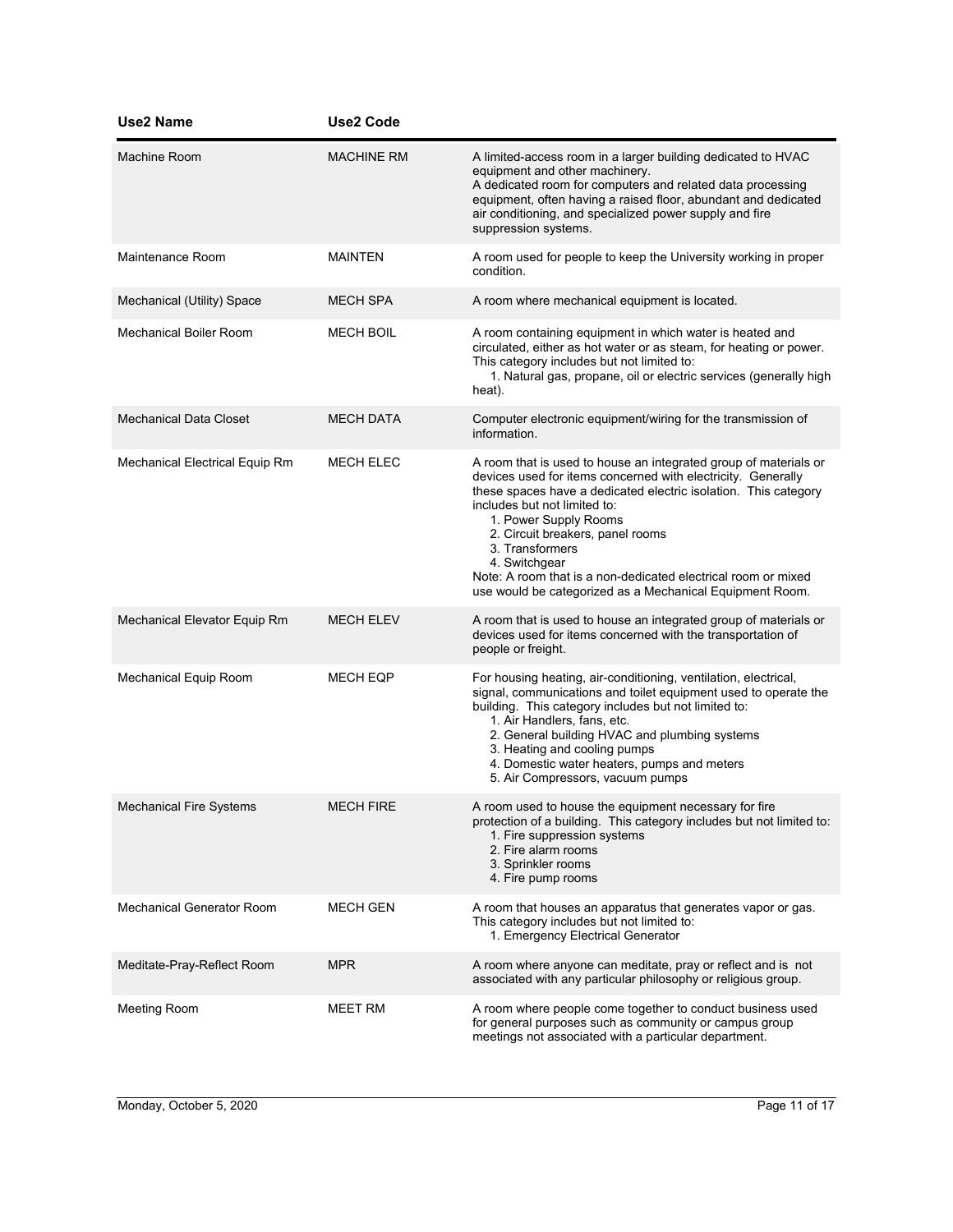| <b>Use2 Name</b>              | <b>Use2 Code</b>  |                                                                                                                                                                                                                                                                                                                                                                                                                                                                                                                                                                                                                                                                                   |
|-------------------------------|-------------------|-----------------------------------------------------------------------------------------------------------------------------------------------------------------------------------------------------------------------------------------------------------------------------------------------------------------------------------------------------------------------------------------------------------------------------------------------------------------------------------------------------------------------------------------------------------------------------------------------------------------------------------------------------------------------------------|
| <b>Merchandising Facility</b> | <b>MERCH</b>      | A room (or group of rooms) used to sell products or services, or<br>serve any of these facilities as a direct extension of the work<br>being done.                                                                                                                                                                                                                                                                                                                                                                                                                                                                                                                                |
| Microscope Room               | <b>MICROSCOP</b>  | A room that houses microscopes.                                                                                                                                                                                                                                                                                                                                                                                                                                                                                                                                                                                                                                                   |
| Multipurpose Room             | <b>MULTI PURP</b> | A room designed or used for several purposes.                                                                                                                                                                                                                                                                                                                                                                                                                                                                                                                                                                                                                                     |
| Museum                        | <b>MUSEUM</b>     | A building, place, or institution devoted to the acquisition,<br>conservation, study, exhibition, and educational interpretation of<br>objects having scientific, historical, or artistic value.                                                                                                                                                                                                                                                                                                                                                                                                                                                                                  |
| None                          | <b>NONE</b>       | Used for FMG-Plus export.                                                                                                                                                                                                                                                                                                                                                                                                                                                                                                                                                                                                                                                         |
| <b>Observation Room</b>       | <b>OBSERVATIO</b> | A room where subjects are observed.                                                                                                                                                                                                                                                                                                                                                                                                                                                                                                                                                                                                                                               |
| Observatory                   | <b>OBSERVTY</b>   | A building, place, or institution designed and equipped for<br>making observations of astronomical, meteorological, or other<br>natural phenomena.                                                                                                                                                                                                                                                                                                                                                                                                                                                                                                                                |
| Office                        | OFF               | A space housing faculty, staff, or students working at one or<br>more desks, tables, or workstations. This category should be<br>used only if none of the other categories in the Use Description<br>List do not fit the primary use of the space.                                                                                                                                                                                                                                                                                                                                                                                                                                |
| <b>Office Service</b>         | OFF SV            | A space that directly serves an office or group of offices as an<br>extension of the activities in those spaces. This category should<br>be used only if none of the other categories in the Use<br>Description List do not fit the primary use of the<br>space.Includes file rooms, break rooms, kitchenettes serving<br>office areas, copy and fax rooms, vaults, closets, private rest<br>rooms not available to the public, records rooms, office supply<br>rooms, first aid rooms serving office areas, student counseling<br>rooms and testing (assessment, nonhealth, non-discipline-<br>related) rooms, and open and private (restricted/nonpublic)<br>circulation areas. |
| Office-Adjunct                | OFF AD            | Attached to a faculty or staff in a temporary or auxiliary capacity.<br>Typically with a FTE of less than 1. This category includes but<br>1. Adjunct Assistant Professor<br>not limited to:<br>2. Adjunct<br>Associate Professor<br>3. Adjunct Instructor                                                                                                                                                                                                                                                                                                                                                                                                                        |
| Office-Chair                  | OFF CH            | A place in which business, administrative, or professional<br>activities are conducted by someone in a position of authority,<br>such as a professorship.                                                                                                                                                                                                                                                                                                                                                                                                                                                                                                                         |
| Office-Coach                  | OFF COA           | A place in which business, administrative, or professional<br>activities are conducted by someone in a position who manages<br>athletic programs.                                                                                                                                                                                                                                                                                                                                                                                                                                                                                                                                 |
| Office-Emeritus               | OFF EM            | Faculty equivalent or faculty associated staff to accomplish<br>specific or general tasks associated with their campus<br>assignment.                                                                                                                                                                                                                                                                                                                                                                                                                                                                                                                                             |
| Office-Executive              | OFF EX            | A place in which business, administrative or professional<br>activities are conducted by a leading decision maker in the<br>university. This category includes but not limited to:<br>1.<br>2. Provost<br>3. Dean<br>4. Vice President<br>President<br>5. Vice Provost                                                                                                                                                                                                                                                                                                                                                                                                            |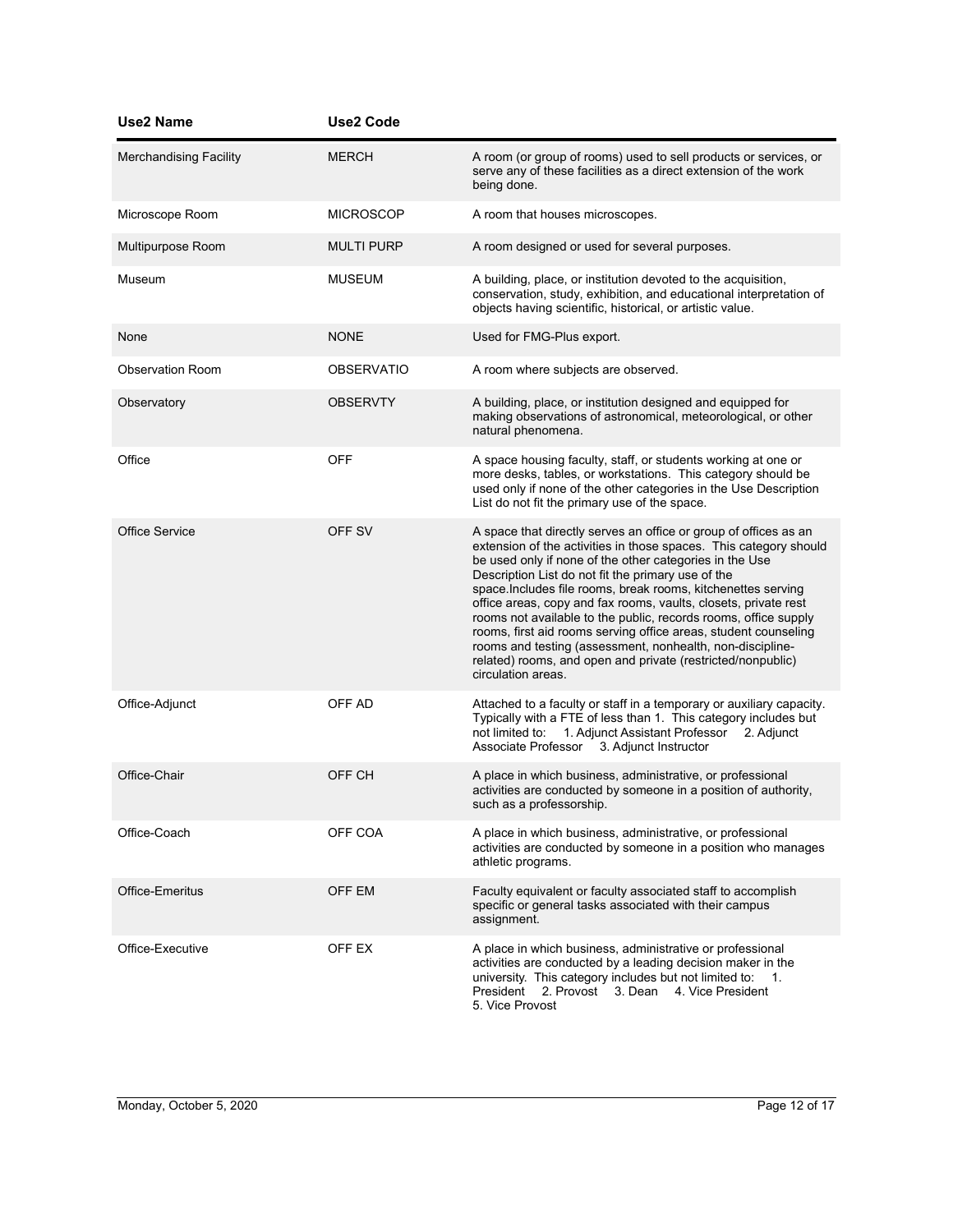| <b>Use2 Name</b>           | <b>Use2 Code</b> |                                                                                                                                                                                                                                                                                                                                                                                                                                                                                                                                                                                                                                                                                  |
|----------------------------|------------------|----------------------------------------------------------------------------------------------------------------------------------------------------------------------------------------------------------------------------------------------------------------------------------------------------------------------------------------------------------------------------------------------------------------------------------------------------------------------------------------------------------------------------------------------------------------------------------------------------------------------------------------------------------------------------------|
| Office-Faculty             | OFF F            | Faculty equivalent or faculty associated staff to accomplish<br>specific or general tasks associated with their campus<br>assignment.                                                                                                                                                                                                                                                                                                                                                                                                                                                                                                                                            |
| Office-Hoteling            | OFF HO           | Hoteling is the practice of providing office space to employees on<br>an as-needed rather than on the traditional, dedicated basis.<br>Hoteling changes the traditional model for how office space is<br>used. Rather than assign permanent office space to each<br>employee, hoteling is a system for assigning just-in-time<br>temporary office space to employees.                                                                                                                                                                                                                                                                                                            |
| Office-Instructor/Lecturer | OFF I/L          | 1. One who instructs; a teacher 2. A college or university<br>teacher who ranks below an assistant professor.                                                                                                                                                                                                                                                                                                                                                                                                                                                                                                                                                                    |
| Office-Lab                 | OFF LB           | Faculty equivalent or faculty associated staff to accomplish<br>specific or general tasks associated with their campus<br>assignment. Those who conduct research in their faculty office<br>or need room for students such as in the arts and musical<br>disciplines.                                                                                                                                                                                                                                                                                                                                                                                                            |
| Office-Mixed Use           | <b>OFF MI</b>    | An office with mixed occupants or users, none sufficiently<br>primary to classify according to standard Use 2 codes. The<br>Additional Space Description field should list the various uses.                                                                                                                                                                                                                                                                                                                                                                                                                                                                                     |
| Office-Post Doc            | OFF PD           | A place in which academic or professional activities are<br>conducted by a person relating to, or engaged in academic study<br>beyond the level of a doctoral degree.                                                                                                                                                                                                                                                                                                                                                                                                                                                                                                            |
| Office-Research            | OFF RS           | Office based research activities to accomplish a general or<br>specific research task. This category includes but not limited<br>1. Researcher 2. Research Assistant<br>to:                                                                                                                                                                                                                                                                                                                                                                                                                                                                                                      |
| Office-Research Service    | OFF RS SV        | A space that directly serves an office or group of offices as an<br>extension of the activities in those spaces. This category should<br>be used only if none of the other categories in the Use<br>Description List do not fit the primary use of the<br>space.Includes file rooms, break rooms, kitchenettes serving<br>office areas, copy and fax rooms, vaults, closets, private rest<br>rooms not available to the public, records rooms, office supply<br>rooms, first aid rooms serving office areas, student counseling<br>rooms and testing (assessment, nonhealth, non-discipline-<br>related) rooms, and open and private (restricted/nonpublic)<br>circulation areas |
| Office-Staff               | OFF SF           | The primary work area or place in which business, clerical, or<br>professional activities are conducted by an individual or group of<br>assistants to a manager, executive, or other person in authority.<br>This category includes but not limited to:<br>1.<br>Administrative<br>2. Administrative Assistant<br>3. Assistant to<br>the Chair<br>4. Assistant to the Dean<br>5. Chief of Staff 6.<br>Counselor<br>7. Manager 8. Senior Staff Assistant<br>10.<br>Professional                                                                                                                                                                                                   |
| Office-Staff (Senior)      | OFF SF SR        | A place in which business, clerical, or professional activities are<br>conducted by a person of senior ranking. This category includes<br>but not limited to:<br>1. Associate Dean<br>2. Assistant<br>3. Director<br>4. Associate Director<br>5. Assistant<br>Dean<br>6. Associate Vice Provost 7. Assistant Vice<br><b>Director</b><br>8. Associate Vice President<br>9. Assistant Vice<br>Provost<br>President 10, Chair 11, Associate Chair 12, Assistant Chair                                                                                                                                                                                                               |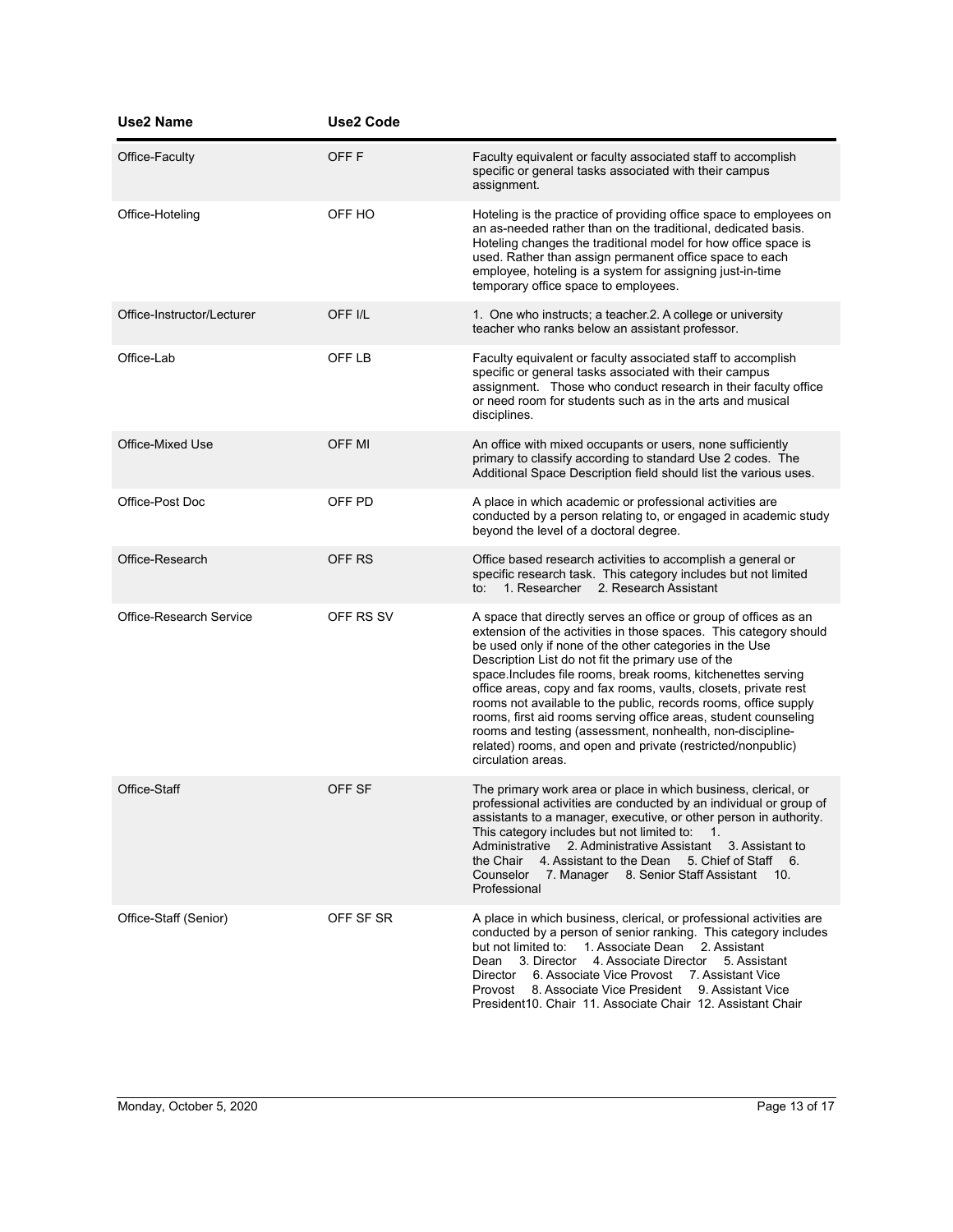| Use2 Name                 | <b>Use2 Code</b> |                                                                                                                                                                                                                                                                                                                                                                                    |
|---------------------------|------------------|------------------------------------------------------------------------------------------------------------------------------------------------------------------------------------------------------------------------------------------------------------------------------------------------------------------------------------------------------------------------------------|
| Office-Staff (Support)    | OFF SF SP        | A place in which business, clerical, or professional activities are<br>conducted by a person employed to handle multiple duties such<br>as; receive visitors, answer the telephone, handle<br>correspondence, keep files, clerical work and/or manufacture or<br>repair goods or machinery. This category includes but not<br>limited to: 1. Receptionist 2. Secretary 3. Clerical |
| Office-Student            | OFF ST           | An office space occupied by a student. This category typically<br>includes students of an unfunded nature.                                                                                                                                                                                                                                                                         |
| Office-Student (TA-GA)    | <b>OFF TA-GA</b> | An office space occupied by a student. This category typically<br>includes students of a funded nature.                                                                                                                                                                                                                                                                            |
| Office-Studio             | OFF SD           | Faculty equivalent or faculty associated staff to accomplish<br>specific or general tasks associated with their campus<br>assignment. Those who conduct research in their faculty office<br>or need room for students such as in the arts and musical<br>disciplines.                                                                                                              |
| Office-Technician         | OFF TE           | A place in which business, clerical, or professional activities are<br>conducted by one whose occupation requires training in a<br>specific technical process.                                                                                                                                                                                                                     |
| Office-Visitor            | OFF VI           | Office for people visiting UB.                                                                                                                                                                                                                                                                                                                                                     |
| Office-Workstation        | OFF WK           | Office like area not bounded by actual walls but has a desk and<br>computer for a person to work at.                                                                                                                                                                                                                                                                               |
| Orchestral Pit            | <b>ORCH PIT</b>  | A lowered area in front of a stage where an orchestra<br>accompanies the performers.                                                                                                                                                                                                                                                                                               |
| Parking Booth/Space       | <b>PARKING</b>   | A small, often enclosed compartment, usually accommodating<br>only one person to maintain the public's use of a vehicle for a<br>time in a certain location. This also includes a space for a<br>vehicle to park in.                                                                                                                                                               |
| Patch Clamp Room          | <b>PATCH</b>     | A room where the patch clamp method cab measure very small<br>electrical currents in single living cells.                                                                                                                                                                                                                                                                          |
| Phlebotomy Room           | <b>PHLEBOTO</b>  | A room where the act or practice of opening a vein by incision or<br>puncture to remove blood as a therapeutic treatment.                                                                                                                                                                                                                                                          |
| Preparation Room          | PREP RM          | A room used for the state of having been made ready<br>beforehand; readiness.                                                                                                                                                                                                                                                                                                      |
| Printer/Plan Room         | PRINT/PLAN       | This room may service both printers and plans but could also be<br>specifically one or the other. The printer room holds devices that<br>prints text or graphics on paper. The plan room contains floor<br>plans, prints, etc are stored and/or referenced.                                                                                                                        |
| Procedure Room            | <b>PROCEDUR</b>  | A room where medical personnel are in the act of performing or<br>effecting something.                                                                                                                                                                                                                                                                                             |
| Procedure Room (External) | PRO EXT          | A room where medical personnel are in the act of performing or<br>effecting something. External to a particular lab.                                                                                                                                                                                                                                                               |
| Procedure Room (Internal) | PRO INT          | A room where medical personnel are in the act of performing or<br>effecting something. Within a particular lab.                                                                                                                                                                                                                                                                    |
| Processing                | <b>PROCESS</b>   | A room where students/staff perform a series of actions,<br>changes, or functions bringing about a result                                                                                                                                                                                                                                                                          |
| <b>Reader Service</b>     | LIB RD SV        | Provides direct service to users of library facilities.                                                                                                                                                                                                                                                                                                                            |

Monday, October 5, 2020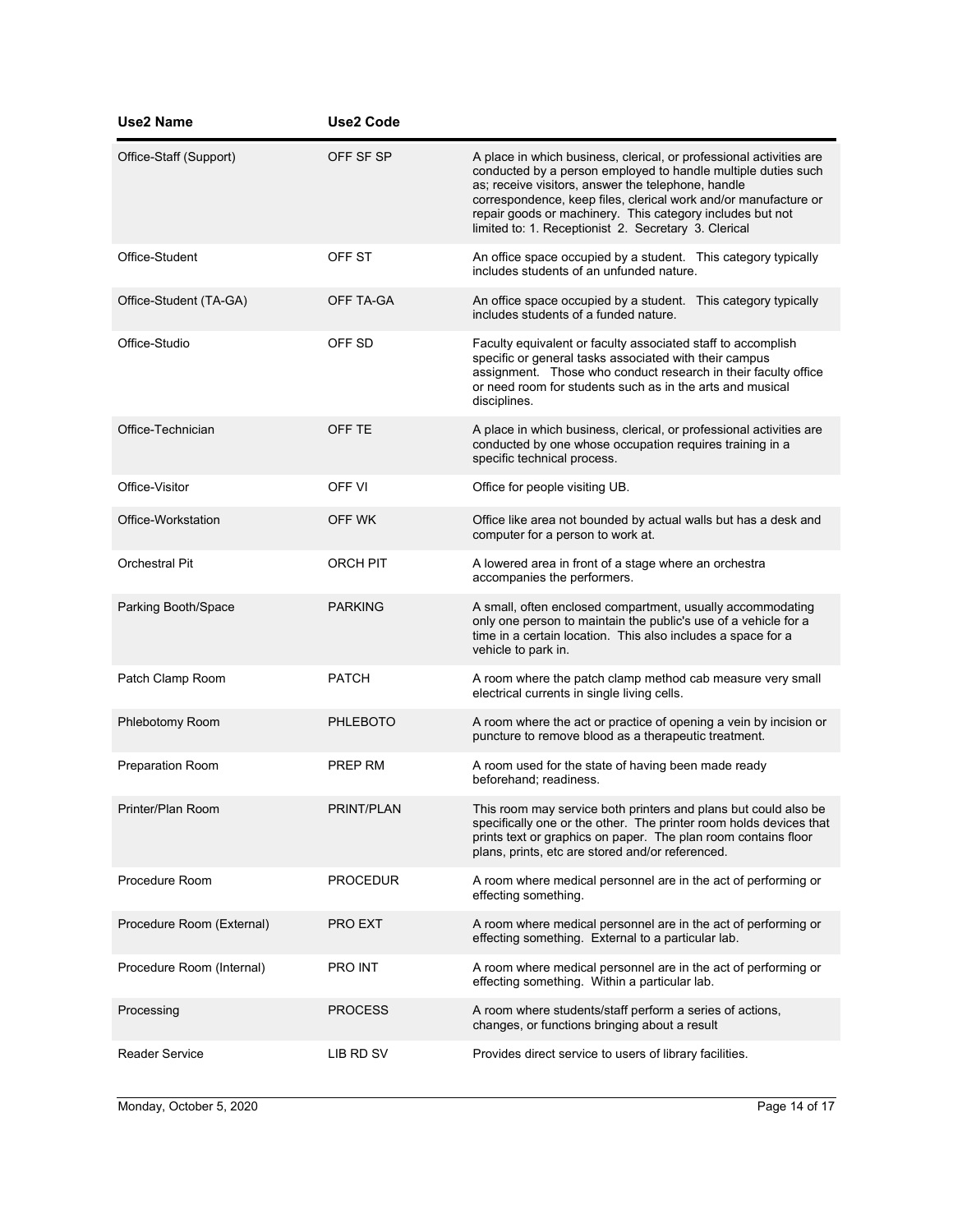| <b>Use2 Name</b>                  | <b>Use2 Code</b>  |                                                                                                                                                                                                                                                              |
|-----------------------------------|-------------------|--------------------------------------------------------------------------------------------------------------------------------------------------------------------------------------------------------------------------------------------------------------|
| <b>Reception Area</b>             | <b>RECEP AREA</b> | An area where someone acts or processes another persons<br>arrival and may include seating and tables for visitors.                                                                                                                                          |
| Recording/Production Studio       | REC/PROD          | A studio where tapes and records are recorded or produced.                                                                                                                                                                                                   |
| Recreational Area                 | <b>REC</b>        | Exercise rooms, game rooms, video, etc.                                                                                                                                                                                                                      |
| Remote Instruction                | <b>REMOTE</b>     | A room used for group instruction specifically set-aside with<br>audio or visual media. This room is meant for the reception of<br>television instruction, either through closed circuit or network<br>reception.                                            |
| Repair Room                       | <b>REPAIR</b>     | A room where equipment is repaired e.g. computers                                                                                                                                                                                                            |
| Resource Room                     | <b>RESOURCE</b>   | A room that holds items used for something that can be used for<br>support or help.                                                                                                                                                                          |
| <b>Seating Assembly</b>           | <b>SEAT ASMB</b>  | A room often with rising tiers of seats for the presentation of<br>plays, films, dramatic performances and assemblies.                                                                                                                                       |
| <b>Seating Athletic Spectator</b> | <b>SEAT ATHL</b>  | Seating designated for an observer of an event.                                                                                                                                                                                                              |
| <b>Seating Food</b>               | <b>SEATF</b>      | A large room at a college or university; used especially for dining<br>and a place in which one may sit.                                                                                                                                                     |
| <b>Seating Food Satellite</b>     | <b>SEAT S</b>     | A smaller service for food with seating accompanying a main one<br>and situated nearby.                                                                                                                                                                      |
| Seminar Room                      | <b>SEM</b>        | A room primarily used for a small group of advanced students in<br>a college or graduate school engaged in original research or<br>intensive study under the guidance of a professor who meets<br>regularly with them to discuss their reports and findings. |
| Server Room                       | <b>SERVER RM</b>  | A room where all the server computers that provide service to<br>other programs are housed.                                                                                                                                                                  |
| Service Core                      | <b>SERV CORE</b>  | A central or common area where equipment is located for the<br>use by multiple staff and investigators.                                                                                                                                                      |
| Service Space                     | <b>SERVICE</b>    | A generic service code for service space types n FICM that do<br>not have an adequate Use 2 code.                                                                                                                                                            |
| Shipping/Receiving                | SHIP/REC          | An area used to take in, hold, or contain goods and to send, as<br>to a distant place.                                                                                                                                                                       |
| Shop                              | SHOP              | A room used for the manufacture or maintenance of products<br>and equipment serving the whole campus.                                                                                                                                                        |
| <b>Simulation Room</b>            | <b>SIM</b>        | A room that is made to look, feel, or behave like something else<br>especially so that it can be studied or used to train people.                                                                                                                            |
| Slop Sink/Supplies                | SLOP/SUPP         | Custodial closet where the slop sink and custodial supplies are<br>located.                                                                                                                                                                                  |
| Sound Booth Testing Room          | SOUND             | An isolation booth is a standard small room, which is both<br>soundproofed to keep out external sounds and keep in the<br>internal sounds it is designed for having a lesser amount of<br>diffused reflections from walls.                                   |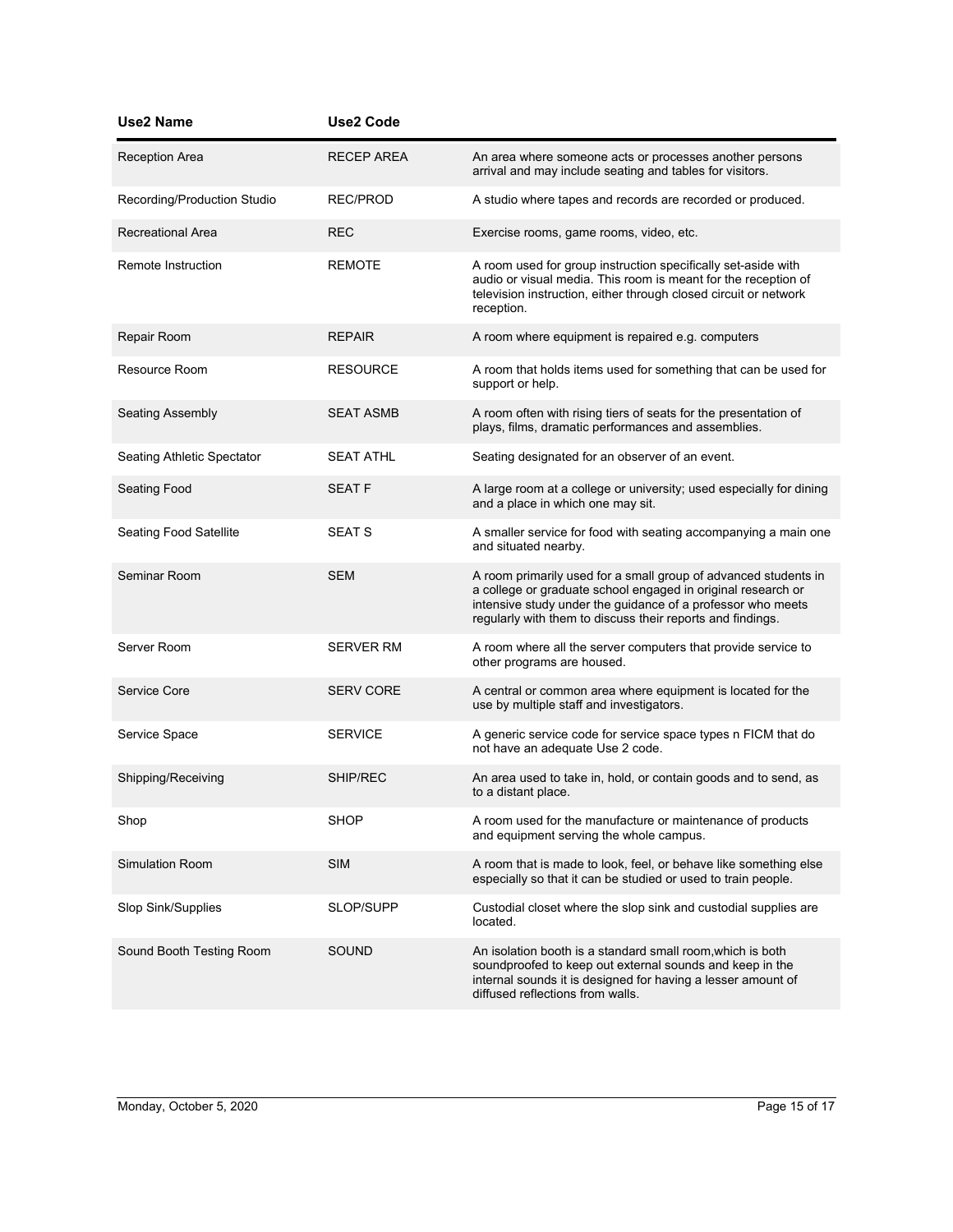| <b>Use2 Name</b>             | <b>Use2 Code</b>  |                                                                                                                                                                                                                                                                                                                                                                                                                                                                                                                              |
|------------------------------|-------------------|------------------------------------------------------------------------------------------------------------------------------------------------------------------------------------------------------------------------------------------------------------------------------------------------------------------------------------------------------------------------------------------------------------------------------------------------------------------------------------------------------------------------------|
| <b>Special Services</b>      | <b>SPEC SV</b>    | Central Facilities dedicated to departmental or divisional service<br>for supplying needed components of a particular nature or for<br>special equipment used by students or faculty in the pursuit of<br>the answer to a problem.                                                                                                                                                                                                                                                                                           |
| Stage                        | <b>STAGE</b>      | A raised platform on which theatrical performances or<br>presentations are conducted.                                                                                                                                                                                                                                                                                                                                                                                                                                        |
| Stairs                       | <b>STAIR</b>      | A series or flight of steps.                                                                                                                                                                                                                                                                                                                                                                                                                                                                                                 |
| <b>Steam Tunnel</b>          | <b>STEAM TUNL</b> | An underground walkway or passage.                                                                                                                                                                                                                                                                                                                                                                                                                                                                                           |
| Storage-General              | STOR-GEN          | A dedicated storage area or location for storing materials and<br>equipment related to and in support of the unit's particular<br>program and activities. It can also include office supplies,<br>materials for conference rooms, kitchenette supplies, etc. The<br>materials stored are not long-term in nature, are usually in close<br>proximity to the work area and are needed in a timely and<br>accessible manner. The primary use of the space will determine<br>whether it is general storage or long-term storage. |
| Storage-Hazardous            | <b>STOR HAZ</b>   | Storage that may pose a possible source of danger. Also<br>includes central facilities storage areas for chemical materials<br>physically removed from the main campus. It can include<br>radioactive, chemical, flammable and biological materials.                                                                                                                                                                                                                                                                         |
| Storage-Long Term            | STOR-LONG         | A space where file cabinets and the like exist to store paperwork,<br>documents, files, etc. Often it includes paper work, required by<br>law, to be stored for a specific long-term period. Additionally, it<br>may include desks, tables, holiday materials, etc. that are kept,<br>just in case or used intermittently. The primary use of the space<br>will determine whether it is general storage or long-term storage.                                                                                                |
| <b>Student Act Service</b>   | <b>ST ACT SV</b>  | A room that directly serves a Recreation Facility, Student Lounge<br>Facility, Student Organization Facility, Faculty and Staff Lounges<br>as an extension of the activities of such a facility.                                                                                                                                                                                                                                                                                                                             |
| <b>Student Activity Room</b> | <b>ST ACT RM</b>  | A room designated for students participating in any specific<br>activity.                                                                                                                                                                                                                                                                                                                                                                                                                                                    |
| <b>Student Organization</b>  | ST ORG            | A group of students organized for a particular purpose; an<br>association.                                                                                                                                                                                                                                                                                                                                                                                                                                                   |
| Studio                       | <b>STUDIO</b>     | An establishment where an art is taught or studied.                                                                                                                                                                                                                                                                                                                                                                                                                                                                          |
| <b>Study Space</b>           | <b>STUDY</b>      | A space used for the pursuit of knowledge, as by reading,<br>observation, or research. Open, unscheduled, and not restricted<br>to a specific discipline.                                                                                                                                                                                                                                                                                                                                                                    |
| Subject Room                 | <b>SUBJECT RM</b> | A person or animal that is the object of medical or scientific study.                                                                                                                                                                                                                                                                                                                                                                                                                                                        |
| Support Space                | <b>SUPPORT</b>    | A generic description for a space that directly supports another<br>areas function. It is used if an existing description does not fully<br>categorize the space.                                                                                                                                                                                                                                                                                                                                                            |
| <b>Testing Room</b>          | <b>TEST RM</b>    | A room where faculty, staff and students answer a series of<br>questions, problems, or physical responses designed to<br>determine knowledge, intelligence, or ability. This DOES NOT<br>include medical testing areas, see Diagnostic Rooms.                                                                                                                                                                                                                                                                                |